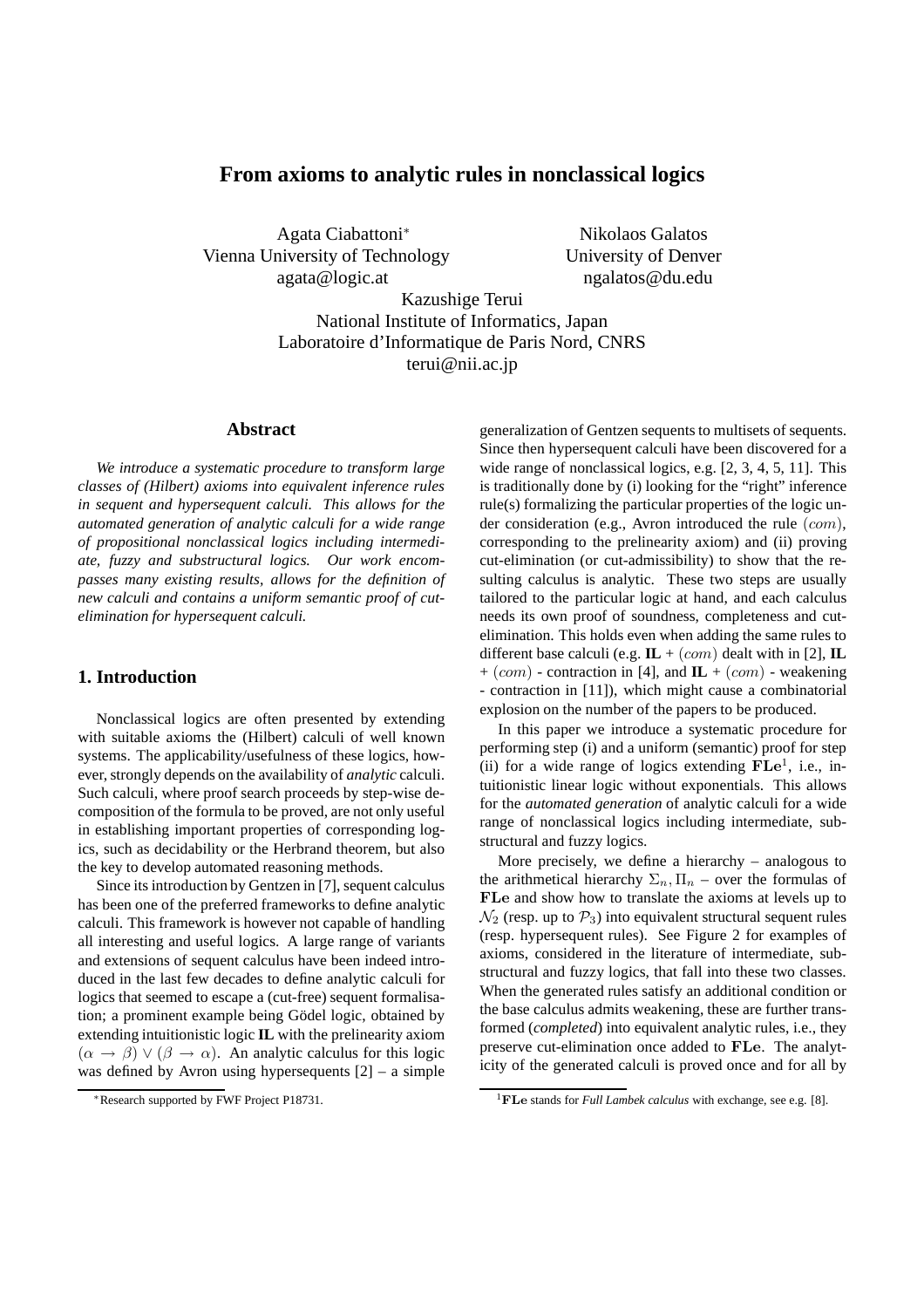extending Okada's semantic proof of cut-elimination [13] to hypersequent calculi. The completion procedure sheds also light on the expressive power and limitations of structural (hyper)sequent rules.

Our work accounts *uniformly* for many existing results, and new ones can be generated in an *automated* way. For instance, by applying our procedure a first analytic calculus is found for Weak Nilpotent Minimum Logic **WNM** [6] – the logic of left-continuous  $t$ -norms<sup>2</sup> satisfying the weak nilpotent minimum property (Corollary 8.9).

## **2. Preliminaries**

The base calculus we will deal with is the sequent system FLe i.e., *Full Lambek calculus* **FL** extended with exchange (see e.g. [8]). Roughly speaking, FLe is obtained by dropping the structural rules of weakening (**w**) and contraction (**c**) from the sequent calculus LJ (**FLewc**, in our terminology) for intuitionistic logic. Also, FLe is the same as intuitionistic linear logic without exponentials.

The *formulas* of FLe are built from propositional variables  $p, q, r, \ldots$  and the 0-ary connectives (constants) 1 (unit),  $\perp$  (false),  $\top$  (true) and 0 by using the binary logical connectives · (fusion),  $\rightarrow$  (implication),  $\land$  (conjunction) and  $\vee$  (disjunction).  $\neg \alpha$  and  $\alpha \leftrightarrow \beta$  will be used as abbreviations for  $\alpha \to 0$  and  $(\alpha \to \beta) \wedge (\beta \to \alpha)$ . (Our notation should not be confused with that of linear logic, where symbol 0 is used for  $\perp$  and vice versa.)

Henceforth metavariables  $\alpha, \beta, \ldots$  will denote formulas, Π, Θ will stand for*stoups*, i.e., either a formula or the empty set, and  $\Gamma, \Delta, \ldots$  for finite (possibly empty) multisets of formulas. In this paper we will only consider sequents in the language of FLe that are *single-conclusion*, i.e., whose right-hand side (RHS) contains at most one formula. As usual, axioms and inference rules are specified by using metavariables together with *metaformulas*, i.e., expressions built from metavariables  $\alpha, \beta, \ldots$  by using the logical connectives of FLe. See Fig. 1 for the inference rules of FLe.

An *axiom* (*scheme*) is a metaformula  $\psi$ , which we identify with a rule  $\Rightarrow \psi$  with 0 premises.

By *structural rule* we mean any sequent rule, with the exception of (*init*) and (*cut*), of the form ( $n \ge 0$ )

$$
\frac{\Upsilon_1 \Rightarrow \Psi_1 \quad \cdots \quad \Upsilon_n \Rightarrow \Psi_n}{\Upsilon_0 \Rightarrow \Psi_0} \quad (r)
$$

where each  $\Upsilon_i$  is a specific multiset of metavariables allowed to be of both types: metavariables for formulas  $(\alpha)$  or for multisets of formulas ( $\Gamma$ ), and each  $\Psi_i$  is either empty, a metavariable for formulas, or a metavariable for stoups (Π). Examples of structural rules are found in Figure 3.

Notice that a metavariable is used in two ways: as a notation that stands for (possibly compound) concrete formulas and as an (atomic) building block for defining axioms and rules. We do not make a rigorous distinction between them, relying on the standard practice in our field.

The notion of proof in  $\mathbf{F}$ Le is defined as usual. Let R be a set of rules. If there is a proof in FLe extended with R (FLe + R, for short) of a sequent  $S_0$  from a set of sequents S, we say that  $S_0$  is *derivable from* S in  $\mathbf{FLe} + R$  and write  $S \vdash_{\mathbf{FLe}+R} S_0$ . We write  $\vdash_{\mathbf{FLe}+R} \alpha$  if  $\emptyset \vdash_{\mathbf{FLe}+R} \Rightarrow \alpha$ .

The logical connectives of FLe are classified into two groups according to their *polarities* [1]: 1, ⊥, ·, ∨ (resp. 0, ⊤, →, ∧) are *positive* (resp. *negative*) connectives for which the left (resp. right) logical rule is *invertible*, i.e., the conclusion implies the premises. E.g. we have for  $(\forall l)$ :

 $\bullet \vdash_{\mathbf{FLe}} \alpha \vee \beta, \Gamma \Rightarrow \Pi \text{ iff } \vdash_{\mathbf{FLe}} \alpha, \Gamma \Rightarrow \Pi \text{ and } \vdash_{\mathbf{FLe}}$  $β, Γ ⇒ Π.$ 

Connectives of the same polarity interact well with each other:

(P)  $\vdash_{\mathbf{FLe}} \alpha \cdot 1 \leftrightarrow \alpha, \ \alpha \vee \bot \leftrightarrow \alpha, \ (\alpha \cdot \bot) \leftrightarrow \bot,$  $\alpha \cdot (\beta \vee \gamma) \leftrightarrow (\alpha \cdot \beta) \vee (\alpha \cdot \gamma).$ 

(N) 
$$
\vdash_{\mathbf{FLe}} \alpha \land \top \leftrightarrow \alpha
$$
,  $(1 \to \alpha) \leftrightarrow \alpha$ ,  $(\alpha \to \top) \leftrightarrow \top$ ,  
\n $(\alpha \to (\beta \land \gamma)) \leftrightarrow (\alpha \to \beta) \land (\alpha \to \gamma)$ ,  $( \bot \to \alpha) \leftrightarrow \top$ ,  
\n $((\alpha \lor \beta) \to \gamma) \leftrightarrow (\alpha \to \gamma) \land (\beta \to \gamma)$ .

(Notice that polarity is reversed on the left hand side of an implication. For instance, the  $\vee$  on the left-hand side (LHS) of  $\rightarrow$  in the last equivalence is considered negative.)

Since connectives  $\land$ ,  $\lor$ ,  $\cdot$  have units  $\top$ ,  $\bot$ , 1 respectively, we adopt a natural convention:  $\beta_1 \vee \cdots \vee \beta_m$  (resp.  $\beta_1 \wedge \cdots \wedge$  $\beta_m$  and  $\beta_1 \cdots \beta_m$ ) stands for  $\bot$  (resp.  $\top$  and 1) if  $m = 0$ .

We say that two formulas  $\alpha$  and  $\beta$  are *(externally) equivalent* in FLe if  $\alpha$  ⊢<sub>FLe</sub>  $\beta$  and  $\beta$  ⊢<sub>FLe</sub>  $\alpha$ . Obviously  $\vdash_{\mathbf{FLe}} \alpha \leftrightarrow \beta$  implies that  $\alpha$  and  $\beta$  are equivalent, while the converse does not hold due to lack of a deduction theorem. A counterexample is that  $\alpha$  and  $\alpha \wedge 1$  are equivalent whereas  $\forall_{\text{FLe}} \alpha \leftrightarrow \alpha \wedge 1$ . In contrast with internal equivalence (i.e.  $\vdash_{\mathbf{FLe}} \alpha \leftrightarrow \beta$ ), external equivalence is not a congruence; indeed,  $\alpha \vee \beta$  and  $(\alpha \wedge 1) \vee \beta$  are *not* equivalent. If we are allowed to use the modality  $\alpha$  of linear logic, external equivalence can be internalized:  $\vdash_{\mathbf{FLe}} ! \alpha \leftrightarrow ! \beta$ .

Two rules  $(r_0)$  and  $(r_1)$  are *equivalent* (in FLe) if the relations  $\vdash_{\mathbf{FLe} + (r_0)}$  and  $\vdash_{\mathbf{FLe} + (r_1)}$  coincide. In particular, when the conclusion of  $(r_0)$  (and resp. of  $(r_1)$ ) is derivable from its premises in  $\mathbf{FLe}+(r_1)$  (resp.  $\mathbf{FLe}+(r_0)$ ) then  $(r_0)$ and  $(r_1)$  are equivalent. The definition naturally extends to sets of rules.

## **3. Substructural Hierarchy**

To address systematically the problem of translating axioms into equivalent structural rules in an *automated* way

 $2T$ -norms are the main tool in fuzzy logic to combine vague information.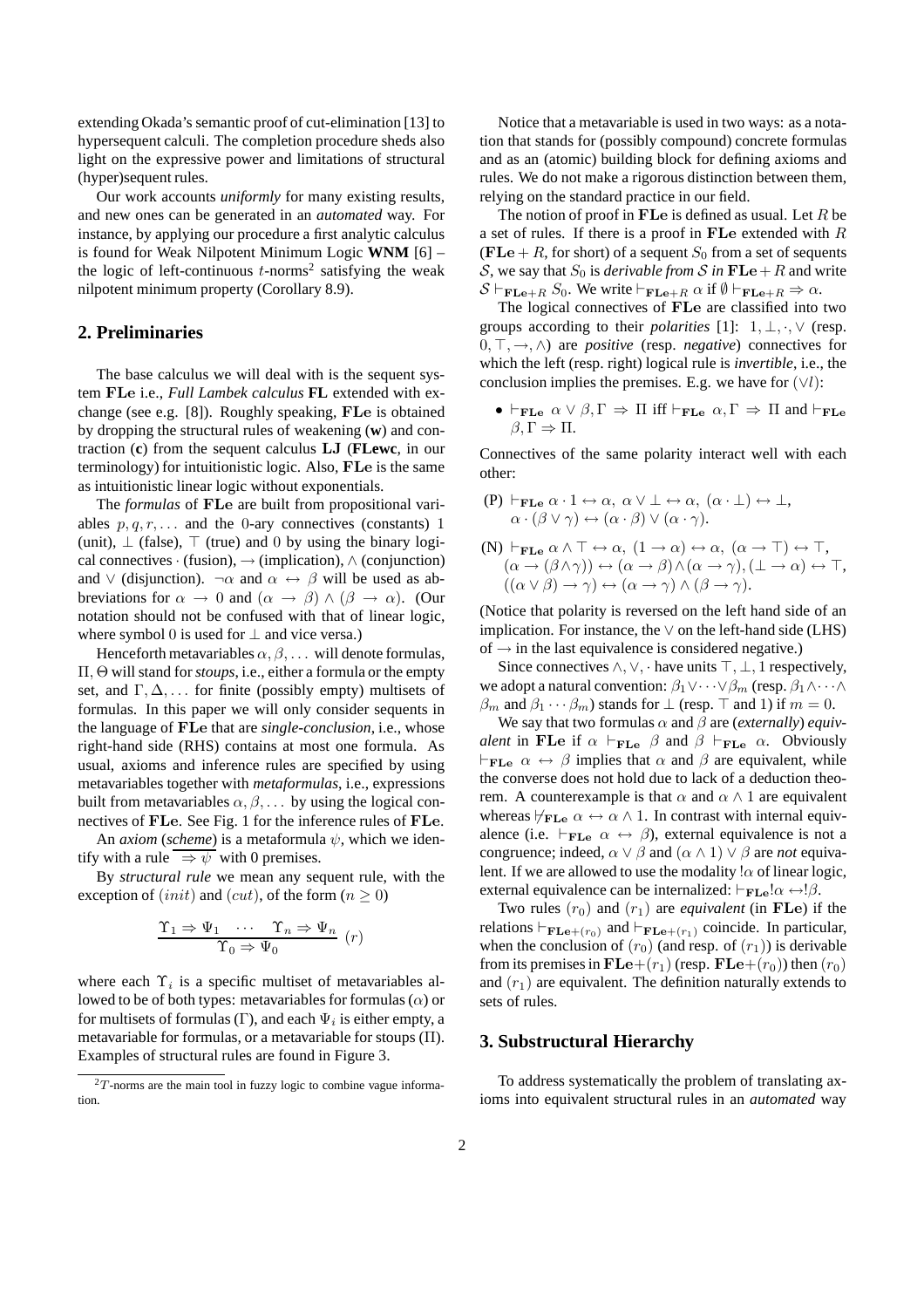$$
\frac{G \mid \Gamma \Rightarrow \alpha \quad G \mid \alpha, \Delta \Rightarrow \Pi}{G \mid \Gamma, \Delta \Rightarrow \Pi} (cut) \qquad \frac{G \mid \Gamma \Rightarrow \Pi}{G \mid \alpha \Rightarrow \alpha} (init) \qquad \frac{G \mid \Gamma \Rightarrow \Pi}{G \mid 1, \Gamma \Rightarrow \Pi} (1l) \qquad \frac{G \mid \alpha, \beta, \Gamma \Rightarrow \Pi}{G \mid \alpha \cdot \beta, \Gamma \Rightarrow \Pi} (\cdot l) \qquad \frac{G \mid \Gamma \Rightarrow \alpha \quad G \mid \Delta \Rightarrow \beta}{G \mid \Gamma, \Delta \Rightarrow \alpha \cdot \beta} (\cdot r) \qquad \frac{G \mid \Gamma \Rightarrow}{G \mid \Gamma \Rightarrow 0} (0r) \qquad \frac{G \mid \alpha, \beta, \Gamma \Rightarrow \Pi}{G \mid \alpha \cdot \beta, \Gamma \Rightarrow \Pi} (0l) \qquad \frac{G \mid \Gamma \Rightarrow \alpha \quad G \mid \beta, \Delta \Rightarrow \Pi}{G \mid \Gamma, \alpha \rightarrow \beta, \Delta \Rightarrow \Pi} (\rightarrow l) \qquad \frac{G \mid \alpha, \Gamma \Rightarrow \beta}{G \mid \Gamma \Rightarrow \alpha \rightarrow \beta} (\rightarrow r) \qquad \frac{G \mid \alpha_i, \Gamma \Rightarrow \Pi}{G \mid \alpha_1 \wedge \alpha_2, \Gamma \Rightarrow \Pi} (\wedge l) \qquad \frac{G \mid \bot, \Gamma \Rightarrow \Pi}{G \mid \bot, \Gamma \Rightarrow \Pi} (1l) \qquad \frac{G \mid \alpha, \Gamma \Rightarrow \beta}{G \mid \alpha \cdot \beta, \Gamma \Rightarrow \Pi} (1l) \qquad \frac{G \mid \Gamma \Rightarrow \alpha \quad G \mid \Gamma \Rightarrow \beta}{G \mid \Gamma \Rightarrow \alpha \rightarrow \beta} (\wedge r) \qquad \frac{G \mid \Gamma \Rightarrow \alpha_i}{G \mid \Gamma \Rightarrow \alpha_1 \vee \alpha_2} (\vee r) \qquad \frac{G \mid \Gamma \Rightarrow \top}{G \mid \Gamma \Rightarrow \top} (\top r) \qquad \frac{G}{G \mid \Gamma \Rightarrow \Pi} (EW) \qquad \frac{G \mid \Gamma \Rightarrow \Pi \mid \Gamma \Rightarrow \Pi}{G \mid \Gamma \Rightarrow \Pi} (EC) \qquad \frac{G \mid \Gamma \Rightarrow \Pi \mid \Gamma \Rightarrow \Pi}{G \mid \Gamma \Rightarrow \Pi} (EC) \qquad \frac{C \mid \Gamma \Rightarrow \Pi}{G \mid \Gamma \Rightarrow \Pi} (EC)
$$
\nThe inference rules of **FLe** are obtained by dropping 'G | ' and removing (*EW*), (*EC*

#### **Figure 1. Inference Rules of** HFLe

we introduce below a hierarchy on the FLe formulas based on their polarities, which is analogous to the arithmetical hierarchy  $\Sigma_n, \Pi_n$ .

**Definition 3.1.** For each  $n \geq 0$ , the sets  $\mathcal{P}_n$ ,  $\mathcal{N}_n$  of (positive and negative) formulas are defined as follows:

- (0)  $\mathcal{P}_0 = \mathcal{N}_0$  = the set of propositional variables.
- (P1) 1,  $\perp$  and any formula  $\alpha \in \mathcal{N}_n$  belong to  $\mathcal{P}_{n+1}$ .
- (P2) If  $\alpha, \beta \in \mathcal{P}_{n+1}$ , then  $\alpha \vee \beta, \alpha \cdot \beta \in \mathcal{P}_{n+1}$ .
- (N1) 0,  $\top$  and any formula  $\alpha \in \mathcal{P}_n$  belong to  $\mathcal{N}_{n+1}$ .
- (N2) If  $\alpha, \beta \in \mathcal{N}_{n+1}$ , then  $\alpha \wedge \beta \in \mathcal{N}_{n+1}$ .
- (N3) If  $\alpha \in \mathcal{P}_{n+1}$  and  $\beta \in \mathcal{N}_{n+1}$ , then  $\alpha \to \beta \in \mathcal{N}_{n+1}$ .

An axiom  $\psi$  belongs to  $\mathcal{P}_n$  (resp.  $\mathcal{N}_n$ ) if this holds when its metavariables are instantiated with propositional variables.

**Example 3.2.**  $\neg(\alpha \cdot \beta) \vee (\alpha \wedge \beta \rightarrow \alpha \cdot \beta)$  (weak nilpotent minimum [6])  $\in \mathcal{P}_3$  while Łukasiewicz axiom  $((\alpha \rightarrow \beta) \rightarrow$  $\beta$ )  $\rightarrow$  (( $\beta \rightarrow \alpha$ )  $\rightarrow$   $\alpha$ )  $\in$   $\mathcal{N}_3$ . See Figure 2 for further examples.

#### **Theorem 3.3.**

- *1. Every* FLe *formula belongs to some*  $P_n$  *and*  $\mathcal{N}_n$ *.*
- 2.  $\mathcal{P}_n \subseteq \mathcal{P}_{n+1}$  *and*  $\mathcal{N}_n \subseteq \mathcal{N}_{n+1}$  *for every n.*

Hence the classes  $\mathcal{P}_n$ ,  $\mathcal{N}_n$  constitute a hierarchy, which we call *substructural hierarchy*, of the following form:



It is easy to see that formulas in each class admit the following normal forms:

#### **Lemma 3.4.**

- *(P) If*  $\alpha \in \mathcal{P}_{n+1}$ *, then we have*  $\vdash_{\mathbf{FLe}} \alpha \leftrightarrow \beta_1 \vee \cdots \vee \beta_m$ *,* where each  $\beta_i$  is a fusion of formulas in  $\mathcal{N}_n.$
- *(N)* If  $\alpha \in \mathcal{N}_{n+1}$ , then  $\vdash_{\mathbf{FLe}} \alpha \leftrightarrow (\bigwedge_{1 \leq i \leq m} \gamma_i \rightarrow \beta_i)$ , *where each* β<sup>i</sup> *is either* 0 *or a formula in* Pn*, and each*  $\gamma_i$  is a fusion of formulas in  $\mathcal{N}_n$ .

A formula  $\alpha$  is said to be  $\mathcal{N}_2$ -normal if it is of the form  $\alpha_1 \cdots \alpha_n \rightarrow \beta$  where

- $\beta = 0$  or  $\beta_1 \vee \cdots \vee \beta_k$  with each  $\beta_i$  a fusion of propositional variables and
- each  $\alpha_i$  is of the form  $\bigwedge_{1 \leq j \leq m_i} \gamma_i^j \to \beta_i^j$ , where  $\beta_i^j =$ 0 or is a propositional variable, and  $\gamma_i^j$  is a fusion of propositional variables.

As a consequence of the above lemma, every formula  $\alpha$  in  $\mathcal{N}_2$  can be transformed into a finite conjunction  $\bigwedge_{1 \leq i \leq n} \alpha_i$ of  $\mathcal{N}_2$ -normal formulas such that  $\vdash_{\mathbf{FLe}} \alpha \leftrightarrow \bigwedge_{1 \leq i \leq n} \overline{\alpha_i}$ .

The lack of weakening in  $\mathbf{F}$ Le makes it hard to deal with formulas in  $P_3$ . We therefore introduce a subclass  $P'_3$  of  $P_3$ defined as:

- 1.  $1, \perp \in \mathcal{P}'_3$
- 2. If  $\alpha \in \mathcal{N}_2$  then  $\alpha \wedge 1 \in \mathcal{P}'_3$
- 3. If  $\alpha, \beta \in \mathcal{P}'_3$  then  $\alpha \cdot \beta$ ,  $\alpha \vee \beta \in \mathcal{P}'_3$ .

Henceforth we write  $(\alpha)_{\wedge 1}$  for  $\alpha \wedge 1$ .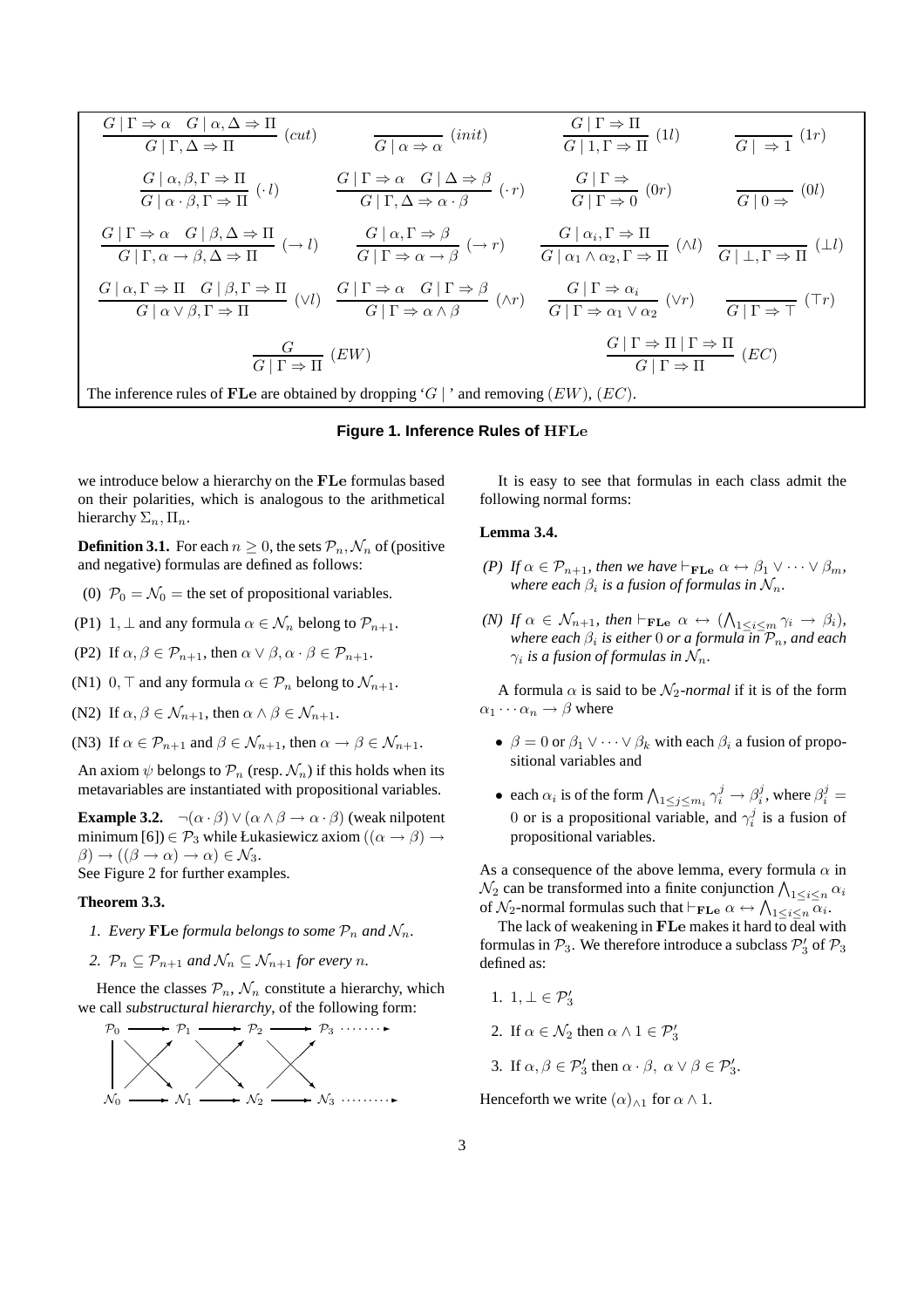| Class            | Axiom                                                                                                | Name                              | Rule (cf. Fig. $3$ )  | Reference         |
|------------------|------------------------------------------------------------------------------------------------------|-----------------------------------|-----------------------|-------------------|
| $\mathcal{N}_2$  | $\alpha \rightarrow 1, 0 \rightarrow \alpha$                                                         | weakening                         | (w), (w')             | $\lceil 7 \rceil$ |
|                  | $\alpha \rightarrow \alpha \cdot \alpha$                                                             | contraction                       | (c)                   | [7]               |
|                  | $\alpha \cdot \alpha \rightarrow \alpha$                                                             | expansion                         | (mingle)              | [12]              |
|                  | $\alpha^n \to \alpha^m$                                                                              | knotted axioms $(n, m \geq 0)$    | $(knot_n^n)$          | $[9, 16]^{*2}$    |
|                  | $\neg(\alpha \wedge \neg \alpha)$                                                                    | weak contraction                  | (wc)                  |                   |
| $\mathcal{P}_2$  | $\alpha \vee \neg \alpha$                                                                            | excluded middle                   | (em)                  | $\lceil 3 \rceil$ |
|                  | $(\alpha \rightarrow \beta) \vee (\beta \rightarrow \alpha)$                                         | prelinearity                      | $(com)^{*_1}$         | $[2]$             |
| $\mathcal{P}_3'$ | $((\alpha \rightarrow \beta) \land 1) \lor ((\beta \rightarrow \alpha) \land 1)$                     | linearity                         | $_{\text{l}}$ com $)$ | $[2, 4, 11]^{*3}$ |
| $\mathcal{P}_3$  | $\neg \alpha \vee \neg \neg \alpha$                                                                  | weak excluded middle              | $(lq)^{*_{1}}$        | $[5]$             |
|                  | $\bigvee_{i=0}^{k} (p_i \rightarrow \bigvee_{j \neq i} p_j)$                                         | Kripke models with width $\leq k$ | $(Bwk)^{*_1}$         | $[5]$             |
|                  | $p_0 \vee (p_0 \rightarrow p_1) \vee \cdots \vee (p_0 \wedge \cdots \wedge p_{k-1} \rightarrow p_k)$ | Kripke models with $k$ worlds     | $(Bck)^{*_1}$         | $[5]$             |

∗1: The rule is equivalent to the axiom in **FLew**.

 $*_2$ : The rules  $(knot_m^n)$  arise by applying the completion procedure in [18] to the rules in [16, 9].

∗3: The rule (com) is due to [2] (added to IL). Later added to **FLew** by [4] and to **FLe** by [11].

#### **Figure 2. Axioms vs (hyper)sequent rules**

**Lemma 3.5.** *Every formula in*  $P'_3$  *is equivalent to a finite* set of formulas  $(\alpha_1)_{\wedge 1} \vee \cdots \vee (\alpha_n)_{\wedge 1}$  where each  $\alpha_i$  is  $\mathcal{N}_2$ *normal.*

*Proof.* We may assume that any formula  $\psi \in \mathcal{P}'_3$  is built from conjunctions of  $\mathcal{N}_2$ -normal formulas by clauses 2 and 3.  $\psi$  can be transformed into the desired sets by applying the equivalences between

- $(\alpha_{\wedge 1} \cdot \beta_{\wedge 1}) \vee \gamma$  and the set  $\{\alpha_{\wedge 1} \vee \gamma, \beta_{\wedge 1} \vee \gamma\},\$
- $(\alpha \wedge \beta)_{\wedge 1} \vee \gamma$  and  $\{\alpha_{\wedge 1} \vee \gamma, \beta_{\wedge 1} \vee \gamma\}.$

where  $\gamma$  is any formula in  $\mathcal{P}'_3$ . To prove these equivalences we use the fact that  $\alpha_{\wedge 1} \vee \gamma$ ,  $\beta_{\wedge 1} \vee \gamma \Rightarrow (\alpha_{\wedge 1} \cdot \beta_{\wedge 1}) \vee \gamma$  and  $(\alpha_{\wedge 1} \cdot \beta_{\wedge 1}) \vee \gamma \Rightarrow (\alpha \wedge \beta)_{\wedge 1} \vee \gamma$  are provable in FLe.  $\Box$ 

Notice that in presence of weakening (i.e., in FLew) Lemma 3.5 holds for every formula in  $\mathcal{P}_3$ , as  $\vdash_{\textbf{FLew}} \alpha \leftrightarrow$  $\alpha_{\wedge 1}$ .

## **4.**  $\mathcal{N}_2$  and sequent rules

We provide a systematic procedure for transforming any axiom in  $\mathcal{N}_2$  into a set of equivalent structural rules. The key observation being

**Lemma 4.1.** *The rule*  $\frac{S_1 \cdots S_m}{\psi_1, \ldots, \psi_n \Rightarrow \xi}$  (*r*) *is equivalent to each of the rules*

$$
\frac{\vec{S} \quad \alpha_1 \Rightarrow \psi_1 \quad \cdots \quad \alpha_n \Rightarrow \psi_n}{\alpha_1, \ldots, \alpha_n \Rightarrow \xi} \quad (r_1) \quad \frac{\vec{S} \quad \xi \Rightarrow \beta}{\psi_1, \ldots, \psi_n \Rightarrow \beta} \quad (r_2)
$$

*where*  $\vec{S} = S_1 \cdots S_m$  *and*  $\alpha_1, \ldots, \alpha_n, \beta$  *are fresh metavariables for formulas.*

*Proof.* The left-to-right direction follows by  $(cut)$ . For instance, assume the premises of  $(r_2)$ . Then  $\psi_1, \ldots, \psi_n \Rightarrow \xi$ follows from  $\vec{S}$  by (r). One can then apply (cut) to obtain the conclusion of  $(r_2)$ . For the right-to-left direction we instantiate  $\alpha_i$  with  $\psi_i$  ( $i = 1, \ldots, n$ ) and  $\beta$  with  $\xi$ .  $\Box$ 

**Theorem 4.2.** *Every axiom in*  $\mathcal{N}_2$  *is equivalent to a finite set of structural rules.*

*Proof.* By Lemma 3.4, it suffices to consider  $\mathcal{N}_2$ -normal axioms  $\psi$ . Let  $\psi$  be  $\psi_1 \cdots \psi_n \to \xi$  with  $\psi_i = \bigwedge_{1 \leq j \leq m_i} \phi_i^j \to$  $\xi_i^j$  for  $i = 1, ..., n$ . By the invertibility of  $(\rightarrow r)$ ,  $(\cdot l)$ ,  $(1l)$ and Lemma 4.1 follows that  $\psi_1 \cdots \psi_n \rightarrow \xi$  is equivalent to the rule

$$
\frac{\alpha_1 \Rightarrow \psi_1 \quad \cdots \quad \alpha_n \Rightarrow \psi_n}{\alpha_1, \ldots, \alpha_n \Rightarrow \xi}
$$

with  $\alpha_1, \ldots, \alpha_n$  fresh metavariables. The invertibility of  $(\wedge r)$ ,  $(\rightarrow r)$ ,  $(\cdot l)$ ,  $(1l)$  and  $(0r)$  allows us to replace the premises with an equivalent set  $S$  of sequents that consist of metavariables only. If  $\xi = 0$ , then remove it from the conclusion to obtain a structural rule. Otherwise,  $\xi = \xi_1 \vee$  $\cdots \vee \xi_k$ . By Lemma 4.1 and the invertibility of  $(\vee l)$  follows that the above rule is equivalent to

$$
\frac{\mathcal{S} \quad \xi_1 \Rightarrow \beta \quad \cdots \quad \xi_k \Rightarrow \beta}{\alpha_1, \ldots, \alpha_n \Rightarrow \beta}
$$

with  $\beta$  fresh metavariable. The claim follows by the invertibility of  $(\cdot \, l)$  and  $(1l)$ .  $\Box$ 

**Example 4.3.** Using the algorithm described in the proof of the theorem above, axiom  $\neg(\alpha \land \neg \alpha)$  (weak contraction, see Figure 2) is transformed into an equivalent structural rule as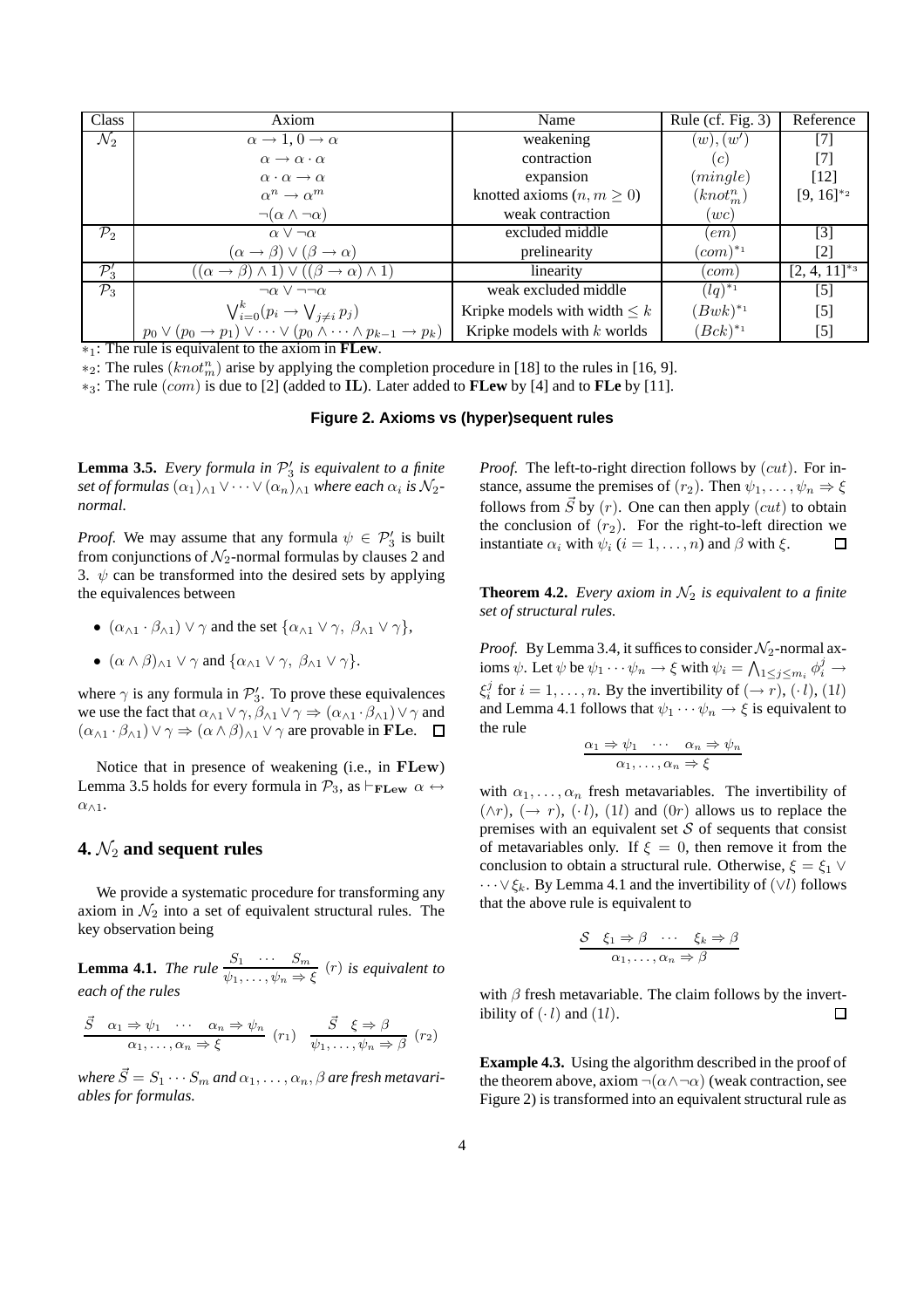follows:

$$
\Rightarrow \neg(\alpha \land \neg \alpha) \longrightarrow \overline{(\alpha \land \neg \alpha) \Rightarrow}
$$
\n
$$
\longrightarrow \frac{\beta \Rightarrow \alpha \land \neg \alpha}{\beta \Rightarrow}
$$
\n
$$
\longrightarrow \frac{\beta \Rightarrow \alpha \quad \alpha, \beta \Rightarrow}{\beta \Rightarrow}
$$

A further transformation (called *completion*), described in Section 6, makes it into the analytic rule  $(wc)$  in Fig. 3.

### **5.**  $\mathcal{P}_3$  and hypersequent rules

Consider some axiom beyond  $\mathcal{N}_2$  such as weak excluded middle  $\neg \alpha \lor \neg \neg \alpha$  and prelinearity  $(\alpha \to \beta) \lor (\beta \to \alpha)$ , see Fig. 2. Since they are neither valid nor contradictory in intuitionistic logic, Corollary 7.2 ensures that no structural rule added to FLe is equivalent to them. These axioms have been instead formalized in a natural way by structural rules in hypersequent calculus – a simple generalization of sequent calculus due to Avron (see [3] for an overview). We show below that this holds for all axioms in the class  $P'_3$  $(\mathcal{P}_3)$ , in presence of weakening) and we provide an algorithm for transforming any such axiom into a set of equivalent structural hypersequent rules.

**Definition 5.1.** A *hypersequent* G is a multiset  $S_1 | \ldots | S_n$ where each  $S_i$  for  $i = 1, \ldots, n$  is a sequent, called a *component* of the hypersequent. A hypersequent is called *singleconclusion* if all its components are single-conclusion,it is called *multiple-conclusion* otherwise.

The symbol "|" is intended to denote disjunction at the meta-level. (This will be made precise in Definition 5.2 below.) As sequents are assumed here to be single-conclusion, hypersequents are likewise assumed to be single-conclusion.

Like sequent calculi, hypersequent calculi consist of initial hypersequents, logical rules, cut and structural rules. Initial hypersequents, cut and logical rules are the same as those in sequent calculi, except that a "side hypersequent" may occur, denoted here by the variable  $G$ . Structural rules are divided into two categories: internal and external rules. The former deal with formulas within sequents as in sequent calculi. External rules manipulate whole sequents. For example, external weakening and contraction rules (EW) and (EC) in Figure 1 add and contract components respectively.

Henceforth we will consider HFLe the hypersequent version of FLe (Figure 1). Let  $\vdash_{\textbf{HFLe}}$  indicate the derivability relation in HFLe. Note that the "hyperlevel" of HFLe is in fact redundant, in the sense that  $\vdash_{\text{HFLe}}$  $S_1 \mid \cdots \mid S_n$  if and only if for some  $i \in \{1, \ldots, n\}$ , already  $\vdash_{\mathbf{FLe}} S_i$ .

In hypersequent calculi it is however possible to define *additional external structural rules* which simultaneously act on several components of one or more hypersequents. It is this type of rule which increases the expressive power of hypersequent calculi compared to ordinary sequent calculi. Examples of these rules are Avron's communication rule  $(com)$  and  $(lq)$  in Figure 3. E.g., extending the hypersequent version of **LJ**, that is **HFLewc**, by

- $(com)$  we get a cut-free calculus for *Gödel logic*, axiomatized by (any Hilbert system for) intuitionistic logic  $IL + (prelinearity)$ , see [2].
- $\bullet$  (lq) we get a cut-free calculus for the intermediate logic  $LQ$  axiomatized by  $IL +$  (weak excluded middle), see [5].

More formally, by a hypersequent structural rule (*hyperstructural rule*, for short) we mean (EW), (EC) and any rule, except for  $(init)$  and  $(cut)$ , of the form  $(n \ge 0)$ 

$$
\frac{G \mid \Upsilon_1' \Rightarrow \Psi_1' \quad \cdots \quad G \mid \Upsilon_n' \Rightarrow \Psi_n'}{G \mid \Upsilon_1 \Rightarrow \Psi_1 \mid \cdots \mid \Upsilon_m \Rightarrow \Psi_m} \quad (hr)
$$

where  $G$  is a metavariable that stands for hypersequents, and  $\Upsilon_i, \Psi_i, \Upsilon'_j, \Upsilon'_j$  are as in structural rules. Observe that, with the notable exceptions of  $(EC)$  and  $(EW)$ , each premise of a hypersequent structural rule contains exactly one *active component*  $\Upsilon'_i \Rightarrow \Psi'_i$ .

Two hypersequent rules  $(hr_0)$  and  $(hr_1)$  are *equivalent* in HFLe if the derivability relations  $\vdash_{\textbf{HFLe} + (hr_0)}$ and  $\vdash_{\mathbf{HFLe} + (hr_1)}$  coincide when restricted to *sequents*<sup>3</sup>:  $S \vdash_{\textbf{HFLe}+(hr_0)} S_0$  iff  $S \vdash_{\textbf{HFLe}+(hr_1)} S_0$  for any set  $S \cup \{S_0\}$  of sequents.

We introduce below an algorithm to transform axioms in the subclass  $P'_3$  of  $P_3$  into equivalent hyperstructural rules. Let us begin with establishing a connection between the two derivability relations  $\vdash_{\mathbf{FLe}}$  and  $\vdash_{\mathbf{HFLe}}$ .

**Definition 5.2.** We define the *interpretation function*  $\begin{pmatrix} 1 \end{pmatrix}$ as follows:

- 1.  $(\alpha_1, \ldots, \alpha_n \Rightarrow \beta)^I = \alpha_1 \cdots \alpha_n \rightarrow \beta$ .
- 2.  $(\alpha_1, \ldots, \alpha_n \Rightarrow)^I = \alpha_1 \cdots \alpha_n \rightarrow 0.$
- 3.  $(S_1 | \cdots | S_n)^I = (S_1^I)_{\wedge 1} \vee \cdots \vee (S_n^I)_{\wedge 1}.$

Note that our interpretation of "|" differs from that of [11] due to lack of weakening and linearity.

We obviously have  $S \vdash_{\mathbf{FLe}+\psi} S_0$  if and only if  $S \vdash_{\textbf{HFLe}+\psi} S_0$  for any axiom  $\psi$  and any set  $S \cup \{S_0\}$ of sequents. However, the next proposition gives us a crucial step to "unfold" an axiom  $\psi$  to a hyperstructural rule in HFLe.

 $3<sup>3</sup>$ The reason for this restriction is that we are primarily interested in derivability relations on formulas (or at most sequents); hypersequents are merely a convenient means to obtain analytic calculi. Note that our main theorem in this section (Theorem 5.6) holds only with this restricted notion of equivalence.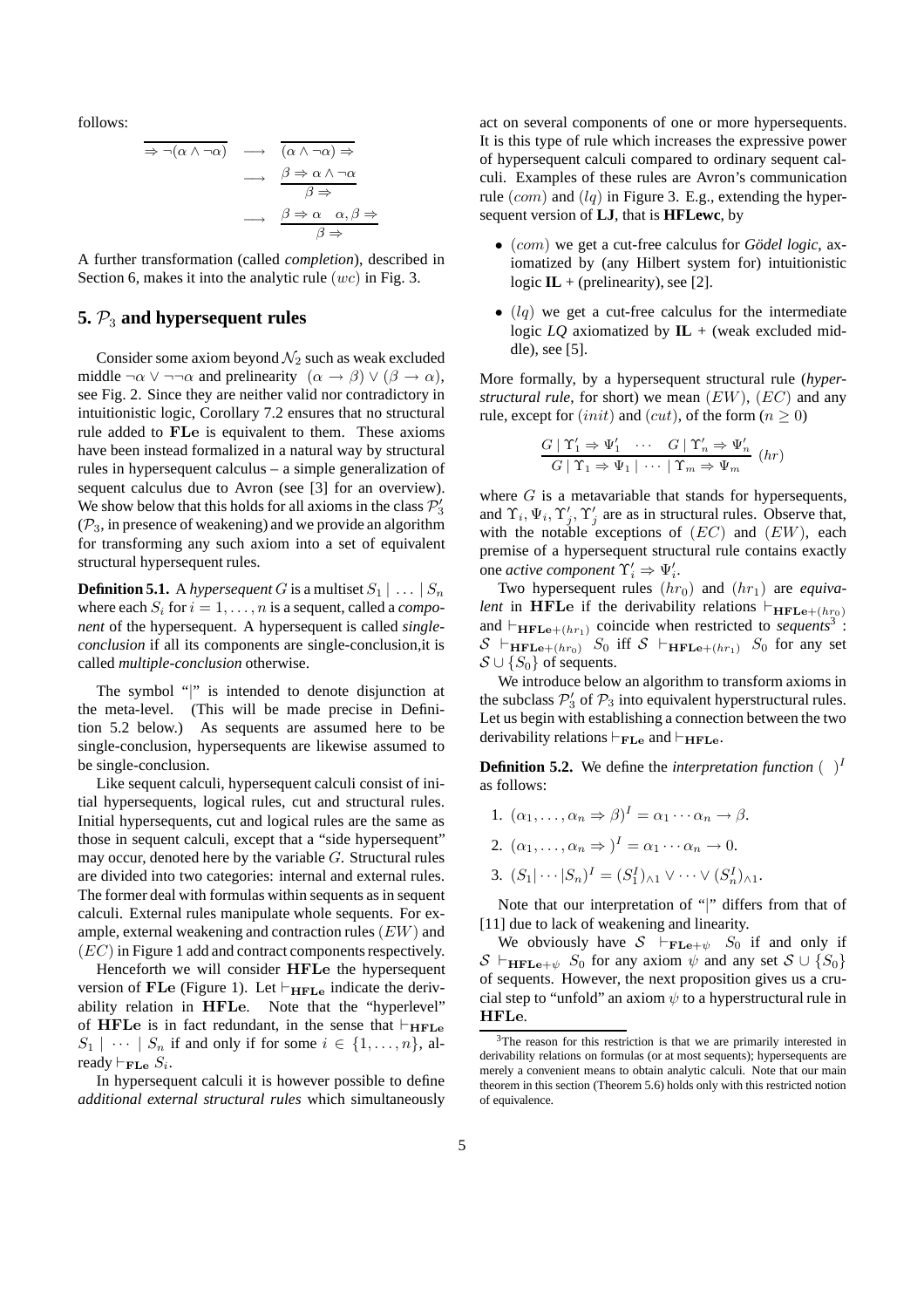$$
\frac{\Gamma \Rightarrow \Pi}{\Delta, \Gamma \Rightarrow \Pi} (w) \qquad \frac{\Gamma \Rightarrow}{\Gamma \Rightarrow \Pi} (w') \qquad \frac{\Delta, \Delta, \Gamma \Rightarrow \Pi}{\Delta, \Gamma \Rightarrow \Pi} (c) \qquad \frac{\Gamma, \Gamma \Rightarrow}{\Gamma \Rightarrow} (wc) \qquad \frac{\Delta_1, \Gamma \Rightarrow \Pi \Delta_2, \Gamma \Rightarrow \Pi}{\Delta_1, \Delta_2, \Gamma \Rightarrow \Pi} (mingle)
$$
\n
$$
\frac{\{\Delta_{i_1}, \dots, \Delta_{i_m}, \Gamma \Rightarrow \Pi\}_{i_1, \dots, i_m \in \{1, \dots, n\}}}{\Delta_1, \dots, \Delta_n, \Gamma \Rightarrow \Pi} (knot_m^n) \qquad \frac{G \mid \Gamma, \Delta \Rightarrow \Pi}{G \mid \Gamma \Rightarrow |\Delta \Rightarrow \Pi} (em) \qquad \frac{\{G \mid \Gamma_i, \Gamma_j \Rightarrow \Pi_i\}_{0 \le i, j \le k, i \ne j}}{\Gamma \Rightarrow |\Delta \Rightarrow \Pi_k} (Bwk)
$$
\n
$$
\frac{G \mid \Gamma, \Delta \Rightarrow}{G \mid \Gamma \Rightarrow |\Delta \Rightarrow} (lq) \qquad \frac{G \mid \Delta_1, \Gamma_1 \Rightarrow \Pi_1 \quad G \mid \Delta_2, \Gamma_2 \Rightarrow \Pi_2}{G \mid \Delta_2, \Gamma_2 \Rightarrow \Pi_2} (com) \qquad \frac{\{G \mid \Gamma_i, \Gamma_j \Rightarrow \Pi_i\}_{0 \le i \le k-1; i+1 \le j \le k}}{\Gamma \Rightarrow |\Delta \Rightarrow |\Delta \Rightarrow} (Bck)
$$

**Figure 3. Some Known (Hyper) structural rules**

**Proposition 5.3.** *For any hypersequent* G *and any set* S ∪  ${S_0}$  *of sequents, we have*  ${G} \cup S \vdash_{HFLe} S_0$  *iff*  ${⇒ G<sup>I</sup>}$  $\mathcal{S} \vdash_{\textbf{HFLe}} S_0$  *iff*  $\{\Rightarrow G^I\} \cup \mathcal{S} \vdash_{\textbf{FLe}} S_0$ .

*Proof.*  $\{\Rightarrow G^I\} \cup \mathcal{S} \vdash_{\mathbf{FLe}} S_0$  obviously implies  $\{\Rightarrow G^I\} \cup$  $S \vdash_{\textbf{HFLe}} S_0$ , which in turn implies  $\{G\} \cup S \vdash_{\textbf{HFLe}} S_0$  by  $G \vdash_{\textbf{HFLe}} \Rightarrow G^I$ . For instance when  $G = (\Rightarrow \alpha \mid \Rightarrow \beta)$ , we have

$$
\frac{\Rightarrow \alpha \mid \Rightarrow \beta \quad \frac{\Rightarrow 1}{\Rightarrow 1 \mid \Rightarrow \beta} (EW)}{\Rightarrow \alpha_{\land 1} \mid \Rightarrow \beta} (\land r) \quad \frac{\Rightarrow 1}{\Rightarrow 1} (1r) (EW) \\
\frac{\Rightarrow \alpha_{\land 1} \mid \Rightarrow \beta}{\Rightarrow \alpha_{\land 1} \mid \Rightarrow \beta_{\land 1}} (\land r) \\
\frac{\Rightarrow \alpha_{\land 1} \mid \Rightarrow \beta_{\land 1}}{\Rightarrow \alpha_{\land 1} \lor \beta_{\land 1} \mid \Rightarrow \alpha_{\land 1} \lor \beta_{\land 1}} (VC) \\
\Rightarrow \alpha_{\land 1} \lor \beta_{\land 1} (EC) \quad .
$$

To show that  $\{G\} \cup \mathcal{S} \vdash_{\mathbf{HFLe}} S_0$  implies  $\{\Rightarrow G^I\} \cup \mathcal{S} \vdash_{\mathbf{FLe}}$  $S<sub>0</sub>$ , we prove by induction on the length of derivation that  $\{G\} \cup S \vdash_{\textbf{HFLe}} G_0 \text{ implies } \{\Rightarrow G^I\} \cup S \vdash_{\textbf{FLe}} G_0^I \text{ for any }$ hypersequent  $G_0$ . The claim then follows since  $S_0^I$  implies  $S_0$  in FLe.

The base case being easy. For the inductive case it is enough to observe that for each inference rule in HFLe with premises  $G \mid S_1, \ldots, G \mid S_n$  and conclusion  $G \mid S_0$ , the sequent  $(G \mid S_1)^I, \ldots, (G \mid S_n)^I \Rightarrow (G \mid S_0)^I$  is provable in FLe. For instance we have for the ∧ right rule: (assume for simplicity that  $G$  consists of a single component)  $\vdash_{\mathbf{FLe}} (G^I)_{\wedge 1} \vee (\Gamma \Rightarrow \alpha)_{\wedge 1}^I$ ,  $(G^I)_{\wedge 1} \vee (\Gamma \Rightarrow \beta)_{\wedge 1}^I$ 

$$
\Rightarrow (G^I)_{\wedge 1} \vee (\Gamma \Rightarrow \alpha \wedge \beta)_{\wedge 1}^I. \Box
$$

**Corollary 5.4.** *For any hypersequent* G *and any set*  $S \cup \{S_0\}$  of sequents, we have  $S \vdash_{\textbf{HFLe}+G} S_0$  *iff*  $S \vdash_{\textbf{HFLe}+(\Rightarrow G^I)} S_0$  *iff*  $S \vdash_{\textbf{FLe}+(\Rightarrow G^I)} S_0$ *.* 

The key Lemma 4.1 naturally extends to hypersequents. We state it in a slightly generalized form for later use.

**Lemma 5.5.** *Let*  $\Phi$ ,  $\Phi$ <sub>1</sub>, ...,  $\Phi$ <sub>m</sub> *be (meta)hypersequents consisting of metavariables. The hypersequent rule*

$$
\frac{G \mid \Phi_1 \quad \cdots \quad G \mid \Phi_m}{G \mid \Phi \mid \psi_1, \ldots, \psi_n \Rightarrow \xi}
$$

*is equivalent to each of the rules*

$$
\overrightarrow{G|\Phi} \quad G|\Upsilon_1 \Rightarrow \psi_1 \quad \cdots \quad G|\Upsilon_n \Rightarrow \psi_n
$$
\n
$$
\overrightarrow{G|\Phi} \quad G|\xi, \Upsilon \Rightarrow \Psi
$$
\n
$$
\overrightarrow{G|\Phi} \mid \Upsilon_1, \ldots, \Upsilon_n \Rightarrow \xi
$$
\n
$$
\overrightarrow{G|\Phi}|\psi_1, \ldots, \psi_n, \Upsilon \Rightarrow \Psi
$$

 $where \overrightarrow{G \mid \Phi} = (G \mid \Phi_1, \cdots, G \mid \Phi_m)$ ,  $\Upsilon_i$  is a fresh  $m$ etavariable  $\alpha_i$  or  $\Gamma_i$ , and  $\Upsilon \Rightarrow \Psi$  is either  $\Rightarrow \beta$  or  $\Sigma \Rightarrow \Pi$ *with*  $\beta$ ,  $\Sigma$ ,  $\Pi$  *fresh.* 

*Proof.* Proceed as the proof of Lemma 4.1. To see that the third rule implies the first one, instantiate  $\Upsilon \Rightarrow \Psi$  with  $\Rightarrow \xi$ . The converse direction follows by  $(cut)$ .  $\Box$ 

### **Theorem 5.6.**

- 1. Every axiom in  $\mathcal{P}'_3$  is equivalent to a finite set of hyper*structural rules in* HFLe*.*
- 2. Every axiom in  $\mathcal{P}_3$  is equivalent to a finite set of hyper*structural rules in* HFLew*.*

*Proof.* 1. By Lemma 3.5, every axiom in  $P'_3$  is equivalent to a finite set of axioms  $(\psi_1)_{\wedge 1} \vee \cdots \vee (\psi_n)_{\wedge 1}$  where  $\psi_1, \ldots, \psi_n$  are  $\mathcal{N}_2$ -normal. By Corollary 5.4, the latter is equivalent to  $\Rightarrow \psi_1 \mid \cdots \mid \Rightarrow \psi_n$  in HFLe, which is in turn equivalent to  $\Phi = (G \mid \Rightarrow \psi_1 \mid \cdots \mid \Rightarrow \psi_n)$  with G a metavariable for hypersequents, by  $(EW)$  and instantiation of  $G$  with the empty hypersequent. By applying the procedure described in the proof of Theorem 4.2 to each component of  $\Phi$  we obtain a finite set of hyperstructural rules, which is equivalent to  $\Phi$  by Lemma 5.5.

2. Follows by 
$$
\vdash_{\text{FLew}} \alpha \leftrightarrow \alpha \wedge 1
$$
.

**Example 5.7.** The  $P'_3$  version of the weak nilpotent minimum axiom (see Example 3.2), i.e.,

 $(\neg(\alpha \cdot \beta))_{\wedge 1} \vee (\alpha \wedge \beta \rightarrow \alpha \cdot \beta)_{\wedge 1}$ 

is transformed into the hyperstructural rule  $(wm_0)$  as follows:

$$
\begin{array}{c}\n\rightarrow \qquad \overline{G \mid \Rightarrow \neg(\alpha \cdot \beta) \mid \Rightarrow \alpha \land \beta \to \alpha \cdot \beta} \\
\longrightarrow \qquad \overline{G \mid \alpha, \beta \Rightarrow \mid \alpha \land \beta \Rightarrow \alpha \cdot \beta} \\
\longrightarrow \qquad \frac{G \mid \tau \Rightarrow \alpha \land \beta \quad G \mid \alpha \cdot \beta \Rightarrow \sigma}{G \mid \alpha, \beta \Rightarrow \mid \tau \Rightarrow \sigma} \\
\longrightarrow \qquad \frac{G \mid \tau \Rightarrow \alpha \quad G \mid \tau \Rightarrow \beta \quad G \mid \alpha, \beta \Rightarrow \sigma}{G \mid \alpha, \beta \Rightarrow \mid \tau \Rightarrow \sigma} \quad (wnm_0)\n\end{array}
$$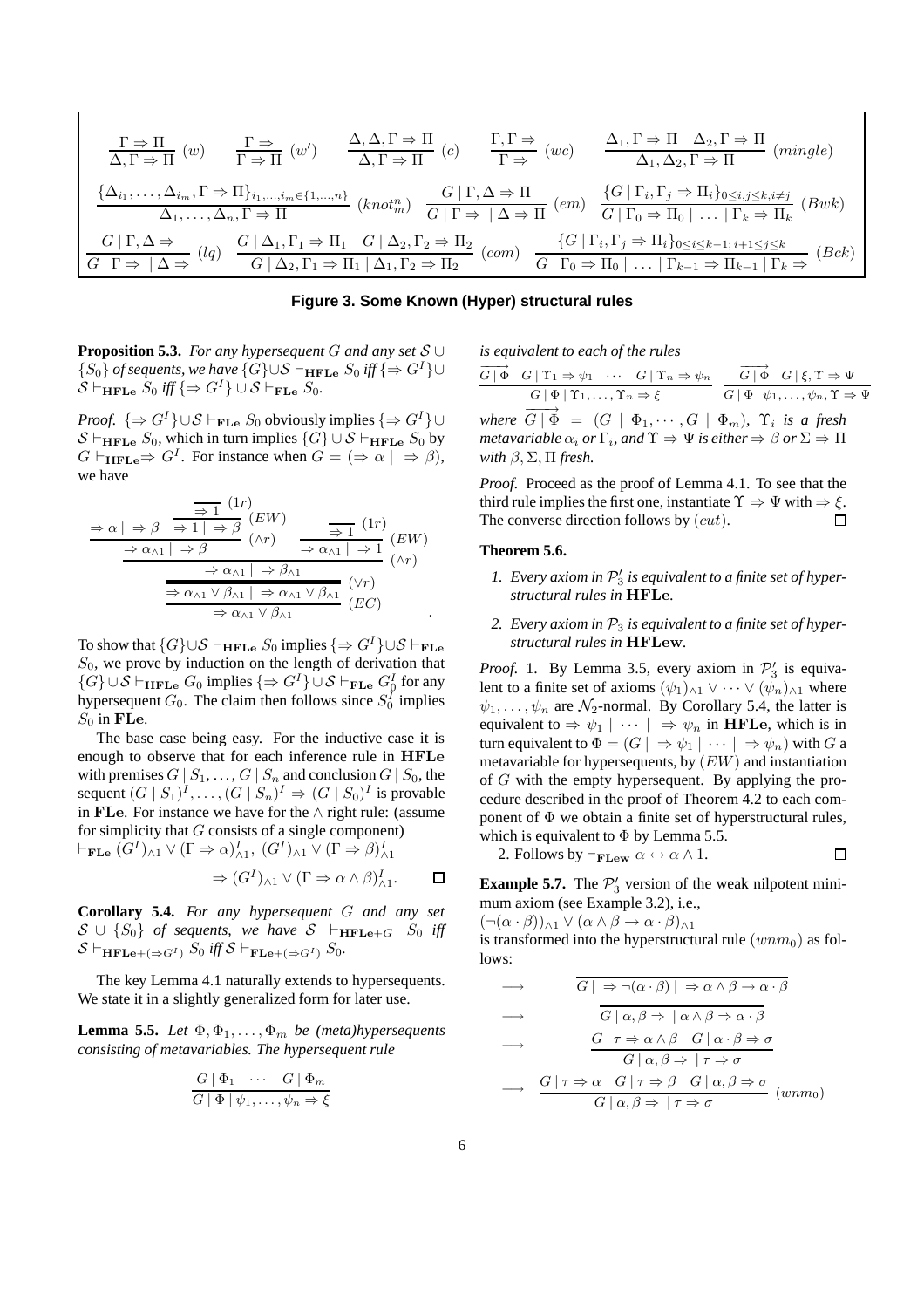Linearity and the  $\mathcal{P}'_3$  version of the weak law of excluded middle (see Fig. 2) are transformed into

$$
\frac{G \mid \beta \Rightarrow \gamma \quad G \mid \alpha \Rightarrow \delta}{G \mid \alpha \Rightarrow \gamma \mid \beta \Rightarrow \delta} \quad (com_0) \qquad \frac{G \mid \gamma \Rightarrow \alpha \quad G \mid \beta, \alpha \Rightarrow}{G \mid \gamma \Rightarrow \mid \beta \Rightarrow} \quad (lq_0)
$$

### **6. Rule Completion**

As seen in the previous section, all axioms in  $\mathcal{P}'_3$  (and in presence of weakening in  $\mathcal{P}_3$ ) can be transformed into hyperstructural rules. These rules however do not always preserve cut admissibility once added to HFLe. For instance, **HFLewc** extended with

$$
\frac{G \mid \Gamma, \Delta \Rightarrow \alpha}{G \mid \Gamma \Rightarrow \alpha \mid \Delta \Rightarrow \alpha} (S_I)
$$

does not enjoy cut admissibility, see [3]. Nevertheless, the above rule can be transformed into an equivalent one (in HFLe) which does preserve cut admissibility. The same applies to any hyperstructural rule when we admit weakening (see Section 7), or when the rule satisfies the *acyclicity* condition below. The purpose of this section is to describe this transformation (we refer to it as *completion*), which extends a similar procedure in [18] that works for suitable sequent structural rules in FL, and is analogous to the principle of reflection in [17].

**Definition 6.1.** Given a hyperstructural rule

$$
\frac{G \mid \Upsilon_1' \Rightarrow \Psi_1' \quad \cdots \quad G \mid \Upsilon_n' \Rightarrow \Psi_n'}{G \mid \Upsilon_1 \Rightarrow \Psi_1 \mid \cdots \mid \Upsilon_m \Rightarrow \Psi_m} \quad (hr)
$$

we build its *dependency graph* D(hr) as follows:

- The vertices of  $D(hr)$  are the metavariables for formulas occurring in the premises  $G \mid \Upsilon'_1 \Rightarrow$  $\Psi'_1, \cdots, G \mid \Upsilon'_n \Rightarrow \Psi'_n$  (we do not distinguish occurrences).
- There is a directed edge  $\alpha \longrightarrow \beta$  in  $D(r)$  if and only if there is a premise  $G | \Upsilon'_i \Rightarrow \Psi'_i$  such that  $\alpha$  occurs in  $\Upsilon'_i$  and  $\beta = \Psi'$ .

A hyperstructural rule  $(hr)$  is said to be *acyclic* if  $D(hr)$  is acyclic.

**Example 6.2.** The rules  $(wm_0)$ ,  $(com_0)$  and  $(lq_0)$  in Example 5.7 and  $(S_I)$  above are acyclic, while this is not the case for the rule

$$
\frac{G \mid \gamma, \alpha \Rightarrow \beta \quad G \mid \beta \Rightarrow \alpha}{G \mid \gamma \Rightarrow \beta}
$$

**1. Preliminary step.** Given any hyperstructural rule, we replace each metavariable Γ for multisets of formulas (resp. each metavariable  $\Pi$  for stoups), if any, by a fresh metavariable  $\beta_{\Gamma}$  (resp.  $\beta_{\Pi}$ ) for formulas.

Clearly the original rule implies the new one. The converse also holds because any multiset  $\Gamma = \alpha_1, \dots, \alpha_n$  of formulas (resp. the empty stoup  $\Pi = \emptyset$ ) can be turned into a single formula  $\circ \Gamma = \alpha_1 \cdots \alpha_n$  (resp. 0). Hence given concrete instances of the premises of the original rule, one can first replace a multiset  $\Gamma$  (resp. the empty stoup) with formula  $\circ$ Γ (resp. 0), apply the new rule and later on recover the multiset  $\Gamma$  (resp. the empty stoup) by the invertibility of  $(·l)$ ,  $(1l)$  and  $(0r)$ .

This step is not needed when the given hyperstructural rule contains neither Γ nor Π, as in the case of the rules generated by the algorithms in Theorems 4.2 and 5.6. Notice that this step preserves acyclicity, i.e. if the original rule is acyclic, so is the rule after applying the preliminary step.

**Example 6.3.** Applied to the rule  $(S_I)$  above the preliminary yields

$$
\frac{G \mid \beta_{\Gamma}, \beta_{\Delta} \Rightarrow \alpha}{G \mid \beta_{\Gamma} \Rightarrow \alpha \mid \beta_{\Delta} \Rightarrow \alpha} (S')
$$

**2. Restructuring.** Given any hyperstructural rule only containing metavariables for formulas. We replace each component  $(\alpha_1, \ldots, \alpha_n \Rightarrow \beta)$  in its conclusion with  $(\Gamma_1, \ldots, \Gamma_n, \Sigma_\beta \Rightarrow \Pi_\beta)$  and add  $n+1$  premises  $(G | \Gamma_1 \Rightarrow$  $\alpha_1$ , ...,  $(G | \Gamma_n \Rightarrow \alpha_n)$ ,  $(G | \beta, \Sigma_\beta \Rightarrow \Pi_\beta)$ , where  $\Gamma_1, \ldots, \Gamma_n, \Sigma_\beta, \Pi_\beta$  are fresh and mutually distinct metavariables. Likewise, we replace each component in its conclusion of the form  $(\alpha_1, \dots, \alpha_n \Rightarrow)$  with  $(\Gamma_1, \ldots, \Gamma_n \Rightarrow)$  and add n premises  $(G | \Gamma_1 \Rightarrow \alpha_1)$ , ...,  $(G | \Gamma_n \Rightarrow \alpha_n)$ . As a result, we obtain a new rule in which

- **(linear-conclusion)** each metavariable occurs (at most) once in the conclusion
- **(separation)** no metavariable occurring on the LHS (resp. RHS) of a component of the conclusion does occur on the RHS (resp. LHS) of a premise, and
- **(coupling)** any pair  $(\Sigma_{\beta}, \Pi_{\beta})$  of metavariables associated to the same occurrence of  $\beta$  always occur together, namely  $\Sigma_{\beta}$  occurs in a premise iff  $\Pi_{\beta}$  does.

**Example 6.4.** Applied to  $(wm_0)$  in Example 5.7, the restructuring step yields a new rule  $(wnm_1)$ 

$$
G | \tau \Rightarrow \alpha \quad G | \tau \Rightarrow \beta \quad G | \alpha, \beta \Rightarrow \sigma
$$
  

$$
G | \Gamma \Rightarrow \alpha \quad G | \Delta \Rightarrow \beta \quad G | \Delta \Rightarrow \tau \quad G | \sigma, \Sigma \Rightarrow \Pi
$$
  

$$
G | \Gamma, \Delta \Rightarrow | \Lambda, \Sigma \Rightarrow \Pi
$$

while applied to the rule  $(S')$  in Example 6.3 this step yields

$$
G \mid \beta_{\Gamma}, \beta_{\Delta} \Rightarrow \alpha \quad G \mid \Gamma_{1} \Rightarrow \beta_{\Gamma}
$$
  
\n
$$
G \mid \alpha, \Lambda_{1} \Rightarrow \Pi_{1} \quad G \mid \Gamma_{2} \Rightarrow \beta_{\Delta} \quad G \mid \alpha, \Lambda_{2} \Rightarrow \Pi_{2}
$$
  
\n
$$
G \mid \Gamma_{1}, \Lambda_{1} \Rightarrow \Pi_{1} \mid \Gamma_{2}, \Lambda_{2} \Rightarrow \Pi_{2}
$$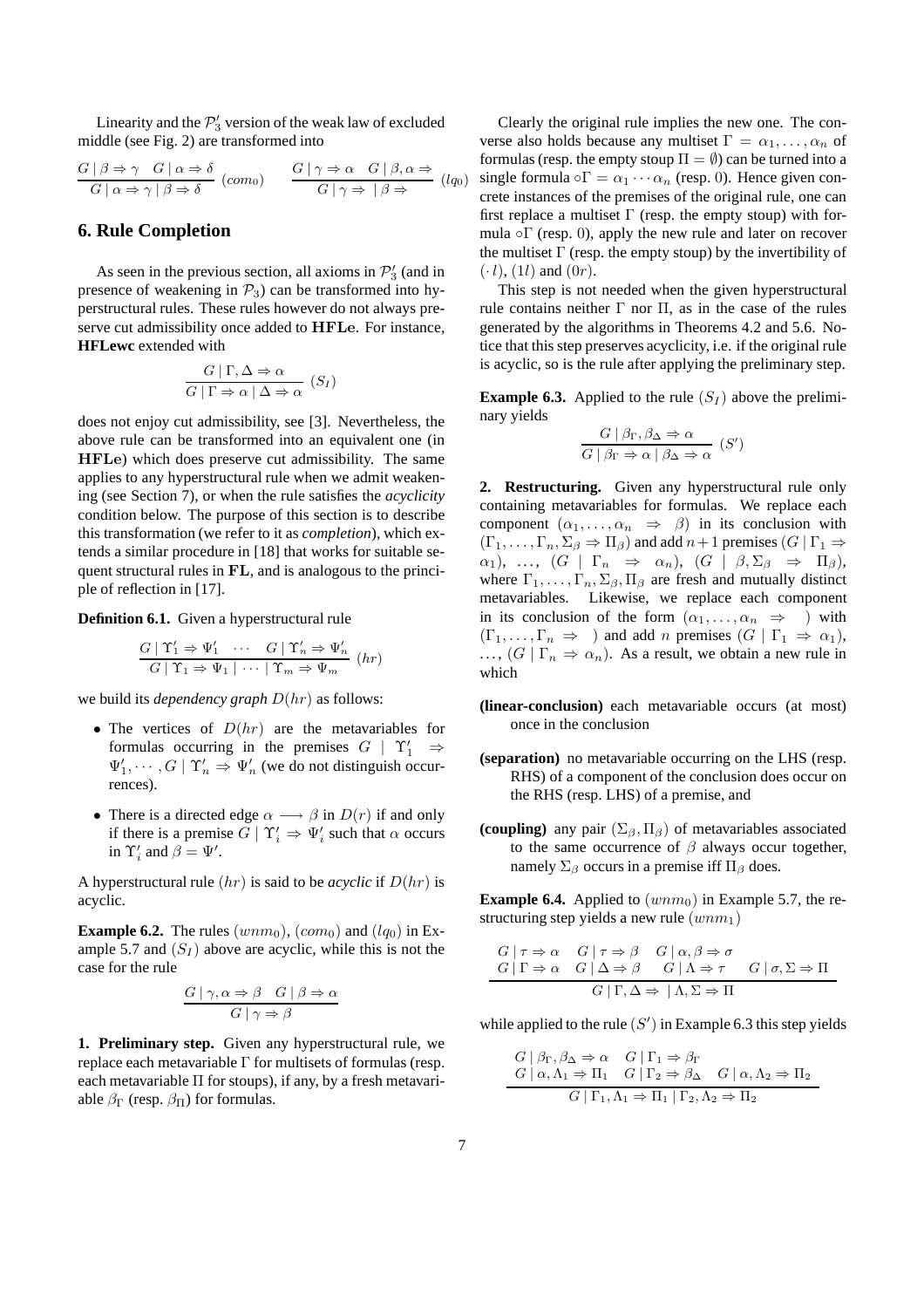When the original rule is acyclic, so is the resulting rule as we add only metavariables for multisets and stoups. The equivalence with the original rule is ensured by Lemma 5.5.

**3. Cutting.** Given any acyclic hyperstructural rule. We eliminate from the set  $G$  of its premises all metavariables not occurring in the conclusion (we call these variables *redundant*). The procedure is as follows.

Let  $\alpha$  be such a redundant metavariable and  $\mathcal{G}_1$  =  $\{G \mid \Upsilon_i' \Rightarrow \alpha : 1 \leq i \leq k\}$  be the subset of premises which have  $\alpha$  on the RHS, and  $\mathcal{G}_2 = \{G \mid \Upsilon_j, \alpha, \dots, \alpha \Rightarrow \Psi_j :$  $1 \leq j \leq m$  be the set of those which have one or more occurrences of  $\alpha$  on the LHS, where  $\Upsilon_j$  does not contain  $\alpha$ . By acyclicity,  $\alpha$  does not appear in  $\Upsilon'_i$  and  $\Psi_j$ .

If  $k = 0$  (resp.  $m = 0$ ), then remove  $\mathcal{G}_2$  (resp.  $\mathcal{G}_1$ ) from  $G$ . The resulting rule implies the original one, by instantiating  $\alpha$  with  $\perp$  (resp. ⊤). (This remains true even if  $\perp$ , ⊤ are not in the language.)

Otherwise, let  $\mathcal{G}_3$  be the set of all hypersequents of the form  $G | \Upsilon_j, \Upsilon'_{i_1}, \ldots, \Upsilon'_{i_p} \Rightarrow \Psi_j$ , where  $1 \leq j \leq m$  and  $1 \leq i_1, \ldots, i_p \leq k$ . We replace  $\mathcal{G}_1 \cup \mathcal{G}_2$  with  $\mathcal{G}_3$  thus obtaining a new hyperstructural rule. It is clear that the acyclicity is preserved by this transformation and the number of redundant variables decreases by one. Hence by repeating this process, we obtain a hyperstructural rule without redundant variables.

**Example 6.5.** Applied to the metavariables  $\tau$  and  $\sigma$  of the rule  $(wnm_1)$  in the previous example, the cutting step yields

$$
\frac{G \mid \Lambda \Rightarrow \alpha \quad G \mid \Lambda \Rightarrow \beta}{G \mid \Gamma \Rightarrow \alpha \quad G \mid \Delta \Rightarrow \beta \quad G \mid \alpha, \beta, \Sigma \Rightarrow \Pi}
$$
  

$$
\frac{G \mid \Gamma, \Delta \Rightarrow \Lambda, \Sigma \Rightarrow \Pi}{\alpha \mid \Gamma, \Delta \Rightarrow \Lambda, \Sigma \Rightarrow \Pi}
$$
(*umn*<sub>2</sub>)

and applied further on  $\alpha$  and  $\beta$ ,

$$
\frac{G \mid \Gamma, \Delta, \Sigma \Rightarrow \Pi, \quad G \mid \Lambda, \Delta, \Sigma \Rightarrow \Pi}{G \mid \Gamma, \Lambda, \Sigma \Rightarrow \Pi, \quad G \mid \Lambda, \Lambda, \Sigma \Rightarrow \Pi}
$$
  

$$
G \mid \Gamma, \Delta \Rightarrow \Lambda, \Sigma \Rightarrow \Pi
$$
 (wnm)

To see that this step preserves equivalence, we show that the two rules above  $((wnm<sub>2</sub>)$  and  $(wnm))$  are equivalent. It is clear that the conclusion  $G | \Gamma, \Delta \Rightarrow |\Lambda, \Sigma \Rightarrow \Pi$ is derivable from the premises of  $(wnm<sub>2</sub>)$  by using  $(cut)$ and (wnm). Conversely, consider concrete instances of the premises of  $(wm)$ . Let ∘ $\Lambda$  be the fusion of all formulas in  $\Lambda$ , and  $\overline{\alpha} = \circ \Lambda \vee \circ \Gamma$ ,  $\overline{\beta} = \circ \Lambda \vee \circ \Delta$ . Since  $(G | \Lambda \Rightarrow \overline{\alpha})$ ,  $(G | \Lambda \Rightarrow \overline{\beta})$ ,  $(G | \Gamma \Rightarrow \overline{\alpha})$  and  $(G | \Delta \Rightarrow \overline{\beta})$  are provable and  $G \mid \overline{\alpha}, \overline{\beta}, \Sigma \Rightarrow \Pi$  is derivable from the premises of  $(wnm)$ , we obtain the conclusion by  $(wnm<sub>2</sub>)$ .

We call *completed* any hyperstructural rule obtained by applying the above completion procedure (steps 1-3). Any completed hyperstructural rule satisfies the properties

(linear-conclusion) and (coupling) together with a strengthened form of (separation):

**(strong subformula property)** every metavariable occurring on the LHS (resp. RHS) in a premise also occurs on the LHS (resp. RHS) of the conclusion.

**Example 6.6.** The completion of the rule  $(S_I)$  leads to the rule

$$
\frac{G \mid \Gamma_1, \Gamma_2, \Lambda_1 \Rightarrow \Pi_1 \quad G \mid \Gamma_1, \Gamma_2, \Lambda_2 \Rightarrow \Pi_2}{G \mid \Gamma_1, \Lambda_1 \Rightarrow \Pi_1 \mid \Gamma_2, \Lambda_2 \Rightarrow \Pi_2}
$$

suggested by Mints (see [3]) and equivalent to  $(com)$  in presence of weakening and contraction.

**Example 6.7.** By applying to the axioms in Figure 2 the translation of Sections 4 and 5 followed by the completion procedure, we obtain the known rules in Figure 3 (up to contraction  $(c)$  for  $(Bwk)$  and  $(Bck)$ ).

### **7 On the power of (hyper)structural rules**

If we admit weakening the completion procedure described in Section 6 does not need the acyclicity condition anymore and hence *all* (hyper)structural rule can be completed. This observation leads to two results (Corollary 7.2 and Corollary 7.3) that shed light on the expressive power of single-conclusion (hyper)sequent calculi.

#### **Theorem 7.1.**

- *(a) Any acyclic hyperstructural rule can be transformed into a completed rule which is equivalent in* HFLe*;*
- *(b) Any hyperstructural rule can be transformed into a completed rule which is equivalent in* HFLew*.*

*Proof.* (a) Follows by results in the preceeding section. (b) Steps 1 and 2 in Section 6 can be applied to any hyperstructural rule. As for step 3 (Cutting), all premises in  $\mathcal{G}_i$ ,  $i = 1, 2, 3$  of the form  $\Upsilon, \alpha \Rightarrow \alpha$  can be simply removed, being already derivable by weakening in HFLew. It is easy to see that the resulting rule is equivalent to the original rule in HFLew.  $\Box$ 

The completion procedure for hyperstructural rules outlined in Section 6 subsumes completion of structural rules in sequent calculi. Hence

**Corollary 7.2.** *Any structural rule is either derivable in Gentzen's* LJ *or derives every formula in* LJ*.*

*Proof.* Given a structural rule  $(r)$ , we apply the completion procedure to obtain, by Theorem 7.1(b), a completed rule  $(r')$  equivalent to  $(r)$  in LJ. If  $(r')$  has no premises, by linear-conclusion any formula is provable in  $LJ + (r')$  and hence in  $LJ + (r)$ . Otherwise, the conclusion of  $(r')$  is derivable from any of its premises by weakening and contraction due to the strong subformula property.  $\Box$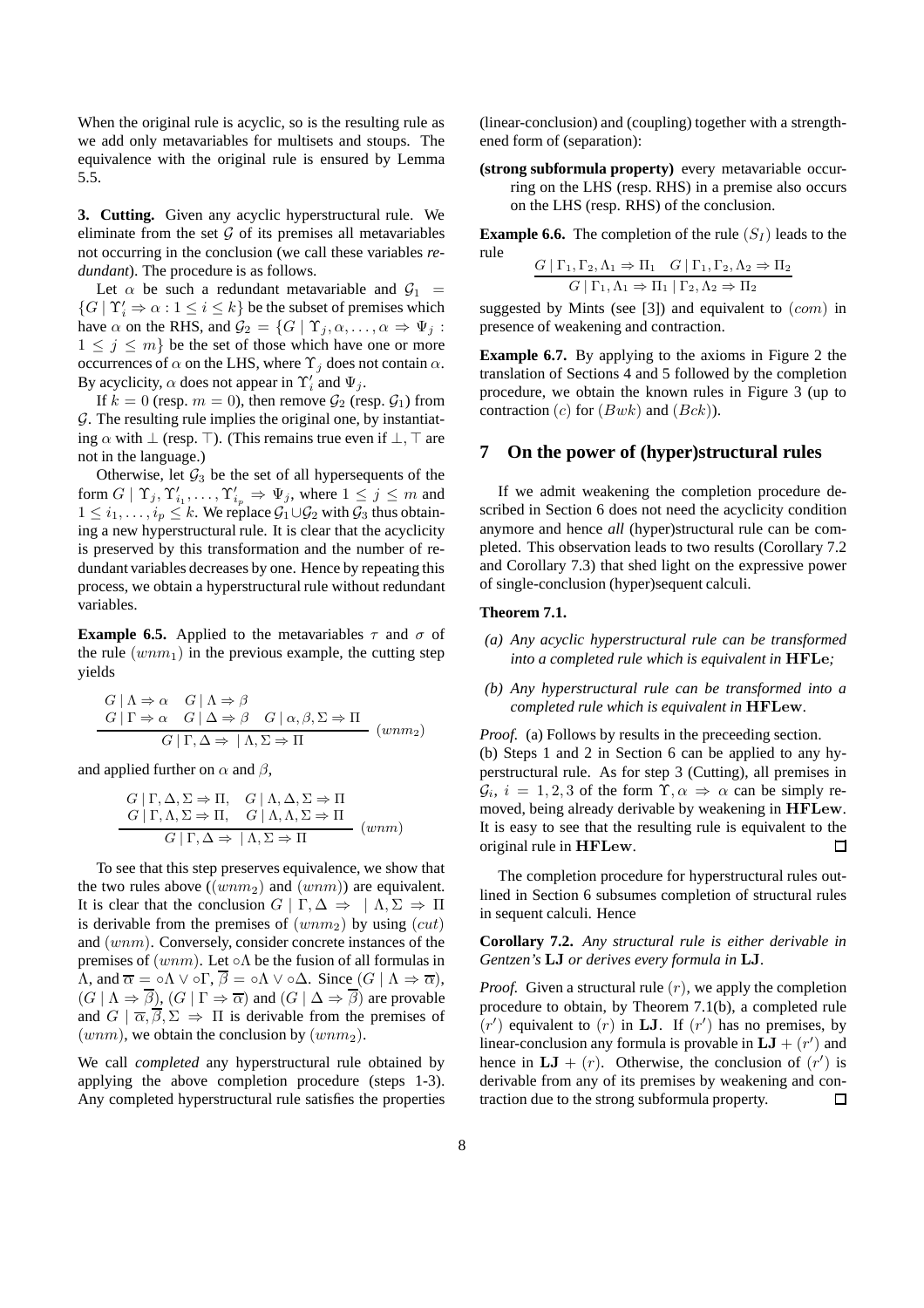Let HSM be the hypersequent calculus HFLewc  $+$  $(com) + (Bc2)$  (see Figure 3) introduced in [5] for threevalued Gödel logic  $SM$  – the strongest intermediate logic, semantically characterized by linearly ordered Kripke models containing two worlds.

**Corollary 7.3.** *Any hyperstructural rule is either derivable*  $\overline{\text{in HSM}}$  *or derives*  $\alpha \vee \neg \alpha^n$  *in* **HFLew**, for some  $n \in N$ .

*Proof.* First note that both rules

$$
\frac{G \mid \Upsilon_1, \Upsilon_2 \Rightarrow \Pi_1 \quad G \mid \Upsilon_0, \Upsilon_2 \Rightarrow \Pi_2}{G \mid \Upsilon_1 \Rightarrow \Pi_1 \mid \Upsilon_2 \Rightarrow \Pi_2 \mid \Upsilon_0 \Rightarrow} (Bc2')
$$

and

$$
\frac{G \mid \Upsilon_1, \dots, \Upsilon_n \Rightarrow \Pi_1 \quad \{G \mid \Upsilon_0, \Upsilon_1, \dots, \Upsilon_n \Rightarrow \Pi_i\}_{2 \leq i \leq n}}{G \mid \Upsilon_1 \Rightarrow \Pi_1 \mid \dots \mid \Upsilon_n \Rightarrow \Pi_n \mid \Upsilon_0 \Rightarrow} \quad (Bcn')
$$

are derivable in HSM. ′ ) follows by  $(com), (Bc2), (c), (EW)$  and  $(EC)$ , while  $(Bcn')$  is derivable in HSM by  $n - 1$  applications of both  $(w)$  and  $(Bc2')$  with premises  $G \mid \Upsilon_1, \ldots, \Upsilon_n \Rightarrow \Pi_1$  and  $G | \Upsilon_0, \ldots, \Upsilon_n \Rightarrow \Pi_i (2 \leq i \leq n)$ , followed by several applications of  $(com), (c), (EW)$  and  $(EC)$ .

Given any (hyper)structural rule. By Theorem 7.1(b) it is equivalent in HFLew to a completed rule, say  $(hr)$ . If at least one active component in the premises of  $(hr)$ has empty RHS then  $(hr)$  is derivable in HSM (use  $(com), (w), (w')$ ,  $(c)$  and  $(EW)$ ). Otherwise, we can assume that  $(hr)$  has the form

$$
\frac{G \mid \Xi_1 \Rightarrow \Pi'_1 \quad \dots \quad G \mid \Xi_k \Rightarrow \Pi'_k}{G \mid \Upsilon_1 \Rightarrow \Pi_1 \mid \dots \mid \Upsilon_n \Rightarrow \Pi_n \mid \Upsilon'_1 \Rightarrow \dots \mid \Upsilon'_m \Rightarrow}
$$

with  $m \geq 0$ . We can also assume  $\Pi_1, \ldots, \Pi_n \subseteq$  $\{\Pi'_1, \ldots, \Pi'_k\}$  as if e.g.  $\Pi_1 \notin \{\Pi'_1, \ldots, \Pi'_k\}$  then  $(hr)$  is equivalent in HFLew to the rule with premises  $G \mid \Xi_1 \Rightarrow$  $\Pi'_1,\ldots,G \mid \Xi_k \Rightarrow \Pi'_k$  and conclusion  $G \mid \Upsilon_2 \Rightarrow$  $\Pi_2 \mid \cdots \mid \Upsilon_n \Rightarrow \Pi_n \mid \Upsilon_1' \Rightarrow \mid \ldots \mid \Upsilon_m' \Rightarrow \mid \Upsilon_1 \Rightarrow$ Let  $\Upsilon_0 = \Upsilon'_1, \ldots, \Upsilon'_m$  and consider the rule  $(hr)'$ 

$$
\frac{G \mid \Xi_1 \Rightarrow \Pi'_1 \quad \dots \quad G \mid \Xi_k \Rightarrow \Pi'_k}{G \mid \Upsilon_1 \Rightarrow \Pi_1 \mid \dots \mid \Upsilon_n \Rightarrow \Pi_n \mid \Upsilon_0 \Rightarrow}
$$

obtained applying to the conclusion of  $(hr)$ :  $(EW)$ , when  $m = 0$  and both  $(w)$  and  $(EC)$ , when  $m > 1$ . Note that  $(hr)'$  is derivable from  $(hr)$  in HFLew and satisfies linearconclusion. Two cases can occur:

1. There is a premise  $G \mid \Xi_j \implies \Pi'_j$  in  $(hr)'$  such that  $\Xi_j \cap \Upsilon_0 = \emptyset$ . As  $\Pi_1, \ldots, \Pi_n \subseteq {\Pi'_1, \ldots, \Pi'_k}$ , the conclusion of  $(hr)'$  is derivable from (some of) its premises using  $(Bcn')$  and  $(w)$ , from which the conclusion of  $(hr)$  follows by several applications of  $(com)$  and  $(c)$ . Hence  $(hr)$  is derivable in HSM.

2. Assume otherwise that each premise  $G \mid \Xi_i \Rightarrow \Pi'_i$ of  $(hr)'$  involves a metavariable in  $\Upsilon_0$ . We instantiate all metavariables in  $\Upsilon_0$  and those for stoups with  $\alpha$ , and all others with the empty multiset. Then all the premises of  $(hr)'$  are of the form  $\alpha, \dots, \alpha \Rightarrow \alpha$  and hence are provable in HFLew. By the linear-conclusion property, the conclusion is of the form  $\Rightarrow \alpha \mid \cdots \mid \Rightarrow \alpha \mid \alpha, \ldots, \alpha \Rightarrow$ , from which  $\alpha \vee \neg \alpha^n$  is easily derivable in HFLew.  $\Box$ 

Corollaries 7.2 and 7.3 can be used to establish negative results on the transformation of axioms into inference rules.

)  $v(\alpha \rightarrow \beta) = v(\beta)$  otherwise, and assign  $v(\alpha) = 1/2$ **Example 7.4.** No (hyper)structural rule is equivalent to  $((\alpha \rightarrow \beta) \rightarrow \beta) \rightarrow ((\beta \rightarrow \alpha) \rightarrow \alpha)$  (Łukasiewicz axiom, see Example 3.2). Indeed this axiom is not valid in **SM** (take an evaluation v in **SM**, i.e.,  $v : SM$ -formulas  $\rightarrow$  {0,1/2,1} with  $v(\alpha \rightarrow \beta) = 1$  if  $v(\alpha) \leq v(\beta)$  and and  $v(\beta) = 0$ ). Moreover for no finite n, is  $\alpha \vee \neg \alpha^n$ derivable from HFLew extended with Łukasiewicz axiom. This follows from the fact that Corollary 5.4 also holds for HFLew and FLew and from the non validity of  $\alpha \vee \neg \alpha^n$  in infinite-valued Łukasiewicz logic **L**, which is obtained by adding Łukasiewicz axiom to **FLew** (take an evaluation v in **L**, i.e., v : **L**-formulas  $\rightarrow$  [0, 1] with  $v(\neg \alpha) = 1 - v(\alpha)$ ,  $v(\alpha \cdot \beta) = \max\{0, v(\alpha) + v(\beta) - 1\}$ and assign  $v(\alpha) = n/(n+1)$ ).

## **8. Cut Elimination**

We introduce a uniform (and first semantic) proof of cutadmissibility for any (hyper)sequent calculus defined by extending HFLe with any set of completed rules. Our result is obtained by extending to hypersequents a powerful semantic technique introduced by Okada (see e.g. [13]) which proved cut-elimination for (higher order) linear, intuitionistic and classical logics.

Traditional (syntactic) proofs of cut-elimination start with derivations containing cuts and generate derivations without cuts. Semantic proofs go instead in the opposite direction; they start with a notion of cut-free provability and build a model in which cuts are valid.

The latter step is analogous to the process of obtaining the field of reals from the field of rationals  $Q =$  $(Q, +, \cdot, 0, 1)$  via the Dedekind-MacNeille completion. For any  $X \subseteq Q$ , define:

$$
X^{\triangleright} = \{ y : \forall x \in X. \ x \le y \}
$$
  

$$
X^{\triangleleft} = \{ y : \forall x \in X. \ y \le x \}
$$

Then the set  $\overline{R} = \{X \subseteq Q : X = X^{\triangleright\triangleleft}\}\)$  can be thought of as the set of real numbers extended with  $\pm\infty$  and ordered by inclusion  $\subset$ , and one can naturally embed Q into  $\overline{\mathbf{R}} = (\overline{R}, +, \cdot, 0, 1)$ , where  $+,\cdot, 0, 1$  are suitably defined, by mapping  $r \in Q$  to  $r^{\bullet} = r^{\triangleright\triangleleft} = r^{\triangleleft}$ .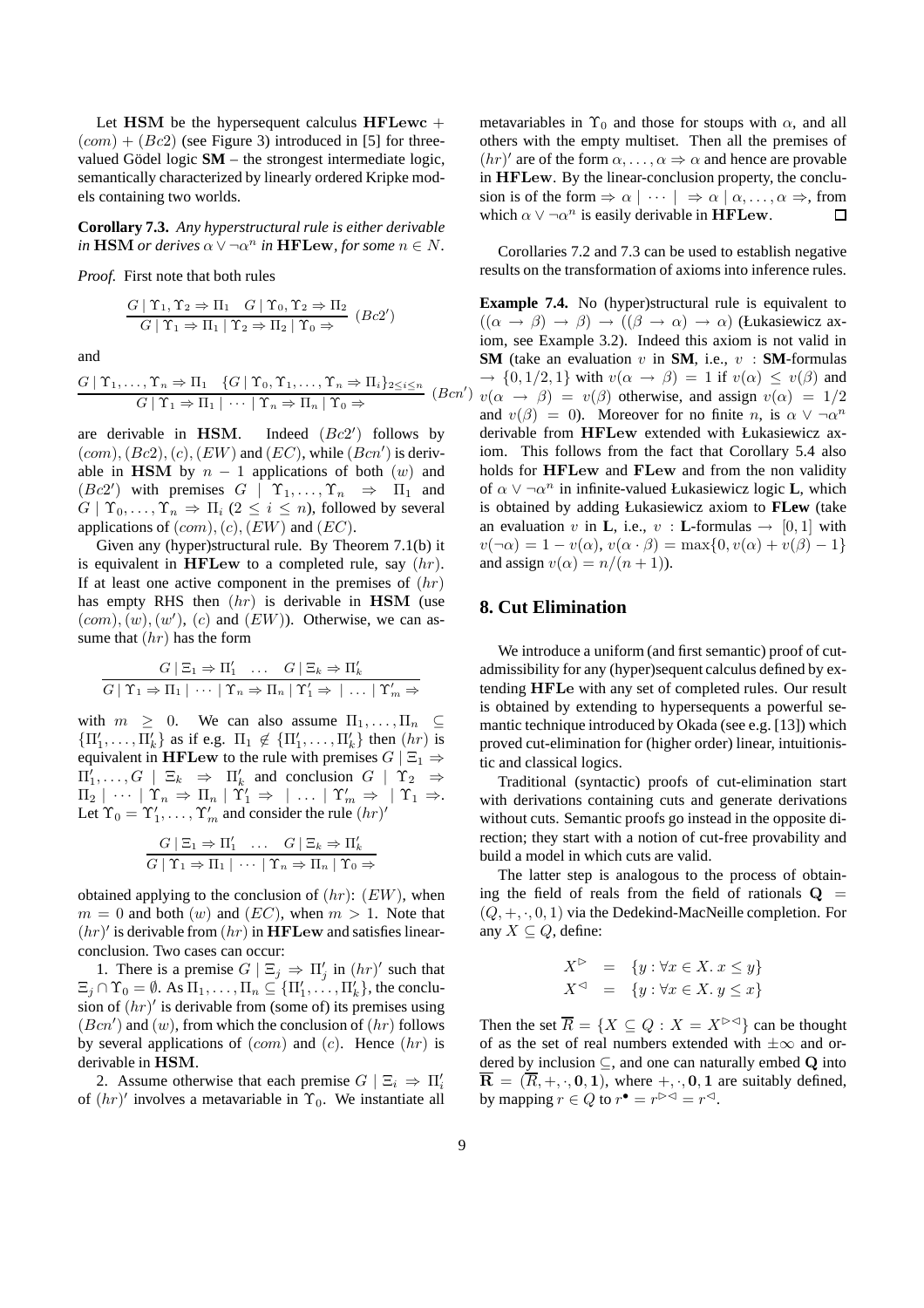This construction yields a continuous structure out of a discontinuous one. In our case, we start with an 'intransitive' structure (as  $\Rightarrow$  of a sequent is intransitive in the absence of the cut rule), and obtain a 'transitive' one in which the cut rule is valid. We refer to [15] for further algebraic account.

Let  $R$  be a set of completed hyperstructural rules. We write  $\vdash_{\mathbf{HFLe}+R}^{cf} G$  if G is cut-free provable in HFLe + R. For a *set* G of hypersequents, we write  $\vdash_{\mathbf{HFLe}+R}^{cf}$  G if  $\vdash^{\mathit{cf}}_{\mathbf{HFLe}+R} G$  for every  $G \in \mathcal{G}$ .

We denote the set of multisets of formulas by  $M$ , the set of sequents by  $S$  and the set of hypersequents by  $H$ . We write  $\mathcal{MH}$  and  $\mathcal{SH}$  for  $\mathcal{M}\times\mathcal{H}$  and  $\mathcal{S}\times\mathcal{H}$ , respectively. The empty hypersequent in  $H$  and the empty multiset in  $M$  are respectively denoted by  $\emptyset$  and  $\varepsilon$ . Given  $(\Gamma; G), (\Delta; H) \in$  $\mathcal{MH}$  and  $(\Sigma \Rightarrow \Pi; F) \in \mathcal{SH}$ , we define:

$$
(\Gamma; G) \circ (\Delta; H) = (\Gamma, \Delta; G | H) \in \mathcal{MH}
$$
  

$$
(\Gamma; G) @ (\Sigma \Rightarrow \Pi; F) = \Gamma, \Sigma \Rightarrow \Pi | G | F \in \mathcal{H}
$$

Then  $(\mathcal{MH}, \circ, (\varepsilon;\emptyset))$  forms a commutative monoid. In the sequel, we write  $\mathcal{X}, \mathcal{Y}, \mathcal{Z} \dots$  for subsets of  $\mathcal{M}H$ , and  $U, V, \ldots$  for those of  $S H$ . The binary operations  $\circ$ , @ and | are naturally extended:  $\mathcal{X} \circ \mathcal{Y} = \{x \circ y : x \in \mathcal{X}, y \in \mathcal{Y}\}\$ and similarly for  $X@U$  and  $G | G'$ .

Furthermore, we define:

$$
\mathcal{X}^{\triangleright} = \{ u \in \mathcal{SH} : \forall x \in \mathcal{X}. \ \vdash_{\mathbf{HFLe}+R}^{cf} x @u \}
$$

$$
\mathcal{U}^{\triangleleft} = \{ x \in \mathcal{MH} : \forall u \in \mathcal{U}. \ \vdash_{\mathbf{HFLe}+R}^{cf} x @u \}
$$

Notice in particular that if  $(\Gamma; G) \in \mathcal{X}$  (resp.  $\in \mathcal{U}^{\leq}$ ) and  $(\Delta \Rightarrow \Pi; H) \in \mathcal{X}^{\triangleright}$  (resp.  $\in \mathcal{U}$ ), the hypersequent  $\Gamma, \Delta \Rightarrow$  $\Pi \mid G \mid H$  is cut-free provable in HFLe + R.

The two operations  $( )^{\triangleright}$  and  $( )^{\triangleleft}$  form a so-called *Galois connection* between  $P(\mathcal{MH})$  and  $P(\mathcal{SH})$ : X ⊆  $U^{\triangleleft} \iff U \subseteq \mathcal{X}^{\triangleright}$ , inducing a *closure operator* ( )<sup> $\triangleright\triangleleft$ </sup> on  $P(\mathcal{MH})$ . We have

\n- 1. 
$$
\mathcal{X} \subseteq \mathcal{X}^{\triangleright\triangleleft}, \mathcal{U} \subseteq \mathcal{U}^{\triangleleft\triangleright}.
$$
\n- 2.  $\mathcal{X} \subseteq \mathcal{Y} \Longrightarrow \mathcal{Y}^{\triangleright} \subseteq \mathcal{X}^{\triangleright}, \mathcal{U} \subseteq \mathcal{V} \Longrightarrow \mathcal{V}^{\triangleleft} \subseteq \mathcal{U}^{\triangleleft}.$
\n- 3.  $\mathcal{X}^{\triangleright\triangleleft\triangleright} = \mathcal{X}^{\triangleright}, \mathcal{U}^{\triangleleft\triangleright\triangleleft} = \mathcal{U}^{\triangleleft}.$
\n- 4.  $\mathcal{X}^{\triangleright\triangleleft} \circ \mathcal{Y}^{\triangleright\triangleleft} \subseteq (\mathcal{X} \circ \mathcal{Y})^{\triangleright\triangleleft}.$
\n

The last property makes  $( ) \triangleright \triangleleft a$  *nucleus* [8]. Let us denote by C the set of all closed sets w. r. t. ( $\rangle^{\triangleright\triangleleft}$  and define

$$
\mathcal{X} \oplus \mathcal{Y} = (\mathcal{X} \cup \mathcal{Y})^{\triangleright \triangleleft}, \quad 0 = \{ (\Rightarrow : \emptyset) \}^{\triangleleft}, \mathcal{X} \otimes \mathcal{Y} = (\mathcal{X} \circ \mathcal{Y})^{\triangleright \triangleleft}, \quad 1 = \{ (\epsilon; \emptyset) \}^{\triangleright \triangleleft}, \mathcal{X} \rightarrow \mathcal{Y} = \{ y \in \mathcal{M} \: : \: \forall x \in \mathcal{X}.x \circ y \in \mathcal{Y} \}.
$$

**Lemma 8.1** ([14]).  $\mathbf{A} = (\mathcal{C}, \cap, \oplus, \otimes, \neg \circ, \mathcal{M} \mathcal{H}, \emptyset^{\triangleright} \triangleleft, \mathbf{1}, \mathbf{0})$ *is a bounded pointed commutative residuated lattice. Namely,*

- (C, ∩, ⊕,MH, ∅ ✄✁) *is a lattice with greatest element*  $\mathcal{M}$ H and least element  $\emptyset$ <sup> $\triangleright$ </sub>⊲<sub>;</sub></sup>
- (C, ⊗, **1**) *is a commutative monoid;*
- *for any*  $\mathcal{X}, \mathcal{Y}, \mathcal{Z} \in \mathcal{C}, \mathcal{X} \otimes \mathcal{Y} \subseteq \mathcal{Z} \Longleftrightarrow \mathcal{X} \subseteq \mathcal{Y} \multimap \mathcal{Z}.$

**0** is just a point and there is no condition on it. Bounded pointed commutative residuated lattices, also known as FLe-*algebras*, give rise to an algebraic semantics for FLe (see [8]). Hence we can interpret our formulas in A.

A *valuation* on **A** is a function  $($   $)$  that maps each propositional variable p to a closed set  $p^{\bullet} \in C$ . It can be naturally extended to arbitrary formulas. If  $\Gamma = \alpha_1, \dots, \alpha_n$ (resp.  $\Pi = \beta$ ), then  $\Gamma^{\bullet} = \alpha_1^{\bullet} \circ \cdots \circ \alpha_n^{\bullet}$  (resp.  $\Pi^{\bullet} = \beta^{\bullet}$ ). If  $\Gamma$  (resp.  $\Pi$ ) is empty, then  $\Gamma^{\bullet} = 1$  (resp.  $\Pi^{\bullet} = 0$ ). We interpret a sequent  $S = \Gamma \Rightarrow \Pi$  by  $S^{\bullet} = \Gamma^{\bullet} @ (\Pi^{\bullet \rhd})$ , and a hypersequent  $G = S_1 \mid \cdots \mid S_n$  by  $G^{\bullet} = S_1^{\bullet} \mid \cdots \mid S_n^{\bullet}$ . If  $\Gamma$  is empty, then  $G^{\bullet} = {\emptyset}$ . Notice that  $S^{\bullet}$  and  $G^{\bullet}$  are subsets of  $H$ .

Our model supports 'focusing' of a component in a hypersequent:

**Lemma 8.2.**  $\vdash_{\mathbf{HFLe}+R}^{cf} (\Gamma \Rightarrow \Pi | G)$ • *if and only if*  $(\epsilon; G^{\bullet}) \subseteq \Gamma^{\bullet} \rightarrow \Pi^{\bullet}$ , where  $(\epsilon; G^{\bullet})$  denotes the set  $\{(\epsilon; H) :$  $H \in G^{\bullet}$ *). In particular when* G *is empty, we have*  $\vdash_{\mathbf{HFLe}+R}^{cf} (\Gamma \Rightarrow \Pi)^{\bullet}$  *if and only if*  $(\epsilon; \emptyset) \in \Gamma^{\bullet} \multimap \Pi^{\bullet}$ .

*Proof.*  $(\Rightarrow)$  Let  $(\epsilon; H) \in (\epsilon; G^{\bullet}), x \in \Gamma^{\bullet}$  and  $u \in \Pi^{\bullet \triangleright}.$ Then  $x@u \mid H$  belongs to  $(\Gamma \Rightarrow \Pi \mid G)^{\bullet}$ , and so is cutfree provable. Since  $x@u \mid H = ((\epsilon; H) \circ x)@u$ , we have  $(\epsilon; H) \circ x \in \Pi^{\bullet} \geq \Pi^{\bullet}$ , and hence  $(\epsilon; H) \in \Gamma^{\bullet} \to \Pi^{\bullet}$ . The converse direction is also easy.  $\Box$ 

**Theorem 8.3** (Soundness)**.** *Let* ( )• *be a valuation on* A*. For any hypersequent*  $G$ ,  $\vdash_{\mathbf{HFLe}+R} G$  *implies*  $\vdash_{\mathbf{HFLe}+R}^{cf} G^{\bullet}$ .<br> $G^{\bullet}$ . Hence  $\vdash_{\mathbf{HFLe}+R} \Gamma \Rightarrow \Pi$  *implies*  $(\epsilon; \emptyset) \in \Gamma^{\bullet} \neg \circ \Pi^{\bullet}$ .

*Proof.* By induction on the length of derivation. The identity axiom, cut and logical rules are dealt with by Lemmas 8.1 and 8.2. For instance, when the derivation ends with an instance of (cut):

$$
\frac{G \mid \Gamma \Rightarrow \alpha \quad G \mid \alpha, \Delta \Rightarrow \Pi}{G \mid \Gamma \Rightarrow \Pi}
$$

the induction hypothesis together with Lemma 8.2 yields  $(\epsilon; G^{\bullet}) \subseteq \Gamma^{\bullet} \to \alpha^{\bullet}$  and  $(\epsilon; G^{\bullet}) \subseteq \alpha^{\bullet} \circ \Delta^{\bullet} \to \Pi^{\bullet}$ . Hence  $(\epsilon; G^{\bullet}) \circ \Gamma^{\bullet} \subseteq \alpha^{\bullet}$  and  $(\epsilon; G^{\bullet}) \circ \alpha^{\bullet} \subseteq \Delta^{\bullet} \to \Pi^{\bullet}$ . From this, we derive  $(\epsilon; G^{\bullet}) \circ (\epsilon; G^{\bullet}) \subseteq \Gamma^{\bullet} \circ \Delta^{\bullet} \to \Pi^{\bullet}$ . Since  $(\epsilon; G^{\bullet}) \circ (\epsilon; G^{\bullet}) = (\epsilon; G^{\bullet}|G^{\bullet}) = (\epsilon; (G|G)^{\bullet})$ , Lemma 8.2 yields  $\vdash_{\mathbf{HFLe}+R}^{cf}$   $(G \mid G \mid \Gamma, \Delta \Rightarrow \Pi)^{\bullet}$ . By  $(EC)$ , we obtain  $\vdash_{\mathbf{HFLe}+R}^{cf} (G \mid \Gamma, \Delta \Rightarrow \Pi)^{\bullet}$ .

Suppose now that the derivation ends with an instance of a completed hyperstructural rule  $(r) \in R$ . For simplicity,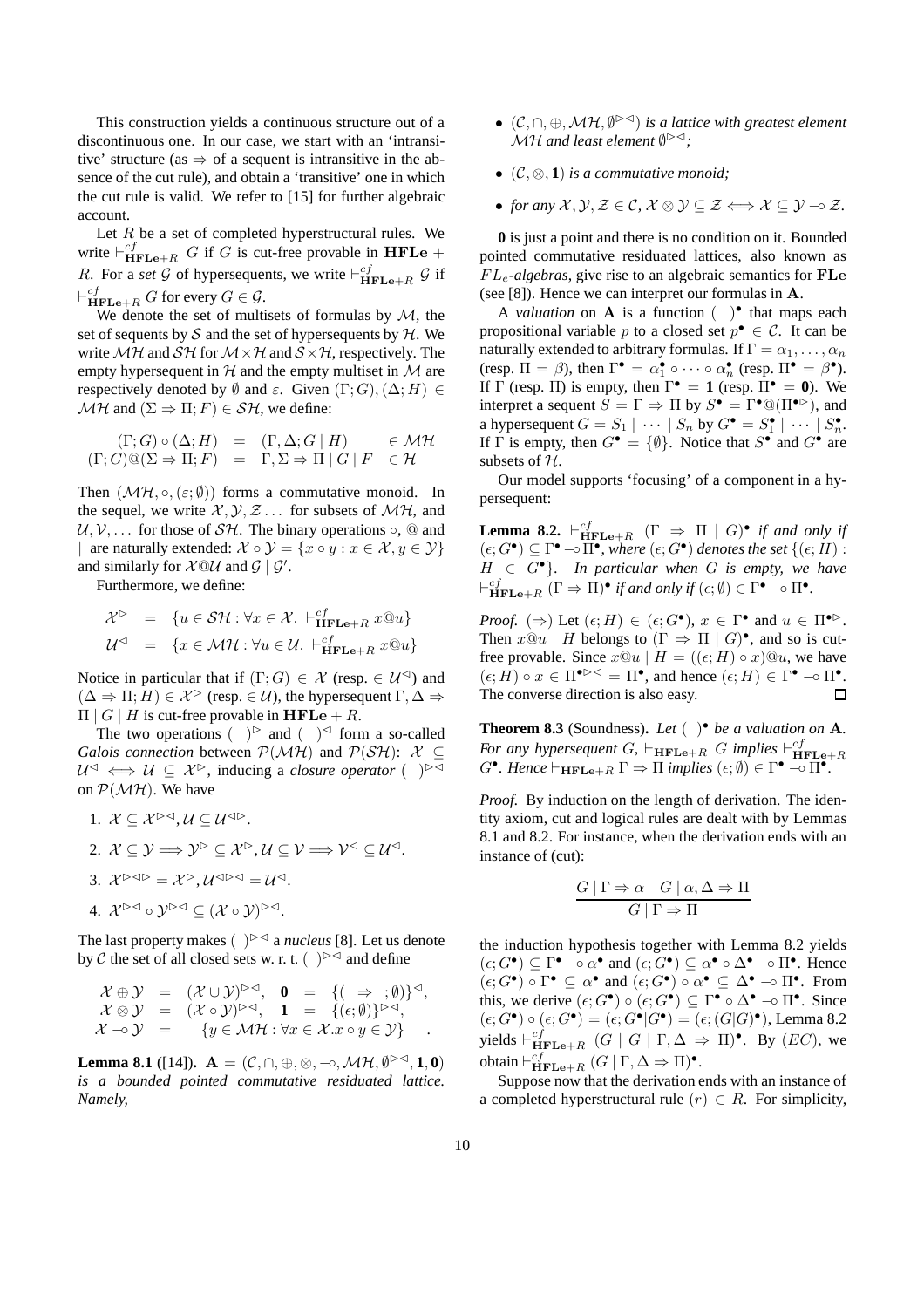we assume that it is of the form:

$$
\frac{G \mid S_1 \quad \cdots \quad G \mid S_n}{G \mid \Gamma_1, \ldots, \Gamma_n, \Lambda \Rightarrow \Pi \mid \Gamma_{n+1}, \ldots, \Gamma_m \Rightarrow}
$$

By the coupling and strong subformula properties, each  $S_i$ must be either of the form (1)  $\Gamma_{i_1}, \ldots, \Gamma_{i_k}, \Lambda \Rightarrow \Pi$ , or of the form (2)  $\Gamma_{i_1}, \ldots, \Gamma_{i_k} \Rightarrow$  with  $1 \leq i_1, \ldots, i_k \leq m$ .

Now, let  $F_0 \in G^{\bullet}$ ,  $(\Delta_1; H_1) \in \Gamma_1^{\bullet}$ , ...,  $(\Delta_m; H_m) \in$  $\Gamma_m^{\bullet}$ ,  $(\Sigma_1; F_1) \in \Lambda^{\bullet}$  and  $(\Sigma_2 \Rightarrow \Theta; F_2) \in \Pi^{\bullet \triangleright}$ . Our purpose is to show that

$$
H | \Delta_1, \ldots, \Delta_n, \Sigma \Rightarrow \Theta | \Delta_{n+1}, \ldots, \Delta_m \Rightarrow
$$

is cut-free provable in HFLe  $+$  R, where  $H =$  $(F_0 | F_1 | F_2 | H_1 | \cdots | H_m)$  and  $\Sigma = \Sigma_1, \Sigma_2$ .

For each  $1 \leq i \leq n$ , let  $S_i^* = \Delta_{i_1}, \ldots, \Delta_{i_k}, \Sigma \Rightarrow \Theta$ and  $H_i^* = (F_0 | F_1 | F_2 | H_{i_1} | \cdots | H_{i_k})$  if  $S_i$  is of type (1) above, and  $S_i^* = \Delta_{i_1}, \ldots, \Delta_{i_k} \Rightarrow$  and  $H_i^* =$  $(F_0 \mid H_{i_1} \mid \cdots \mid H_{i_k})$  if  $S_i$  is of type (2). It is not hard to see that

$$
\frac{H \mid S_1^* \quad \cdots \quad H \mid S_n^*}{H \mid \Delta_1, \ldots, \Delta_n, \Sigma \Rightarrow \Theta \mid \Delta_{n+1}, \ldots, \Delta_m \Rightarrow}
$$

is a correct instance of  $(r)$ ; notice in particular that there is no matching constraint for the conclusion because of the linear-conclusion property.<sup>4</sup> Since  $H_i^* | S_i^* \in (G | S_i)$ <sup>•</sup> for every  $1 \le i \le n$ , the induction hypothesis and  $(EW)$  imply that the conclusion is cut-free provable. П

Let us now consider a valuation given by  $p^{\bullet} = (p; \emptyset)^{|\geq 1}$ . Under this specific valuation, we have the following form of *Okada's lemma* [13]:

**Lemma 8.4.** *For any formula*  $\alpha$ ,  $(\alpha; \emptyset) \in \alpha^{\bullet} \subseteq (\Rightarrow \alpha; \emptyset)^{\preceq}$ .

*Proof.* By induction on the structure of  $\alpha$ . The case  $\alpha = p$ follows by the identity axiom.

Suppose that  $\alpha = \beta \rightarrow \gamma$ . To show that  $(\beta \rightarrow \gamma; \emptyset) \in$  $\beta^{\bullet} \multimap \gamma^{\bullet}$ , let  $(\Gamma; G) \in \beta^{\bullet}$  and  $(\Delta \Rightarrow \Pi; H) \in \gamma^{\bullet \triangleright}$ . The induction hypotheses  $\beta^{\bullet} \subseteq (\Rightarrow \beta; \emptyset)^{\triangleleft}$  and  $(\gamma; \emptyset) \in \gamma^{\bullet}$ imply that  $\Gamma \Rightarrow \beta \mid G$  and  $\gamma, \Delta \Rightarrow \Pi \mid H$  are cut-free provable. Hence so is  $\Gamma, \beta \to \gamma, \Delta \Rightarrow \Pi \mid G \mid H$ . This proves  $(\beta \to \gamma;\emptyset) \in \beta^{\bullet} \multimap (\gamma^{\bullet \triangleright \triangleleft}) = \beta^{\bullet} \multimap \gamma^{\bullet}.$ 

To show that  $\beta^{\bullet} \circ \gamma^{\bullet} \subseteq ( \Rightarrow \beta \to \gamma; \emptyset)^{\triangleleft}$ , let  $(\Gamma; G) \in$  $\beta^{\bullet} \to \gamma^{\bullet}$ . The induction hypothesis  $(\beta; \emptyset) \in \beta^{\bullet}$  implies  $(\beta, \Gamma; G) \in \gamma^{\bullet} \subseteq (\Rightarrow \gamma; \emptyset)^{\preceq}$ . Hence  $\beta, \Gamma \Rightarrow \gamma \mid G$  is cutfree provable and so is  $\Gamma \Rightarrow \beta \rightarrow \gamma \mid G$ . This proves the claim. The other cases are similar.  $\Box$ 

**Theorem 8.5** (Completeness)**.** *For any hypersequent* G*, we have*  $G \in G^{\bullet}$  *under the valuation*  $p^{\bullet} = (p; \emptyset)^{|\circ|}$ *. Hence if*  $(\epsilon; \emptyset) \in \Gamma^{\bullet} \to \Pi^{\bullet}$ , then  $\Gamma \Rightarrow \Pi$  *is cut-free provable in*  $HFLe + R$ 

*Proof.* For any sequent  $S = (\Gamma \Rightarrow \Pi)$ , we have  $(\Gamma; \emptyset) \in$  $Γ^{\bullet}$  and  $\Pi^{\bullet} \subseteq ($   $\Rightarrow$   $\Pi; \emptyset)^{\lhd}$  by Lemma 8.4 (and by the definition of **0** when  $\Pi$  is empty). The latter implies (  $\Rightarrow$  $\Pi$ ;  $\emptyset$ )  $\in \Pi^{\bullet \rhd}$ , hence  $\Gamma \Rightarrow \Pi \in S^{\bullet}$ , and so  $G \in G^{\bullet}$  for any hypersequent G.  $\Box$ 

**Corollary 8.6** (Uniform cut-elimination)**.** *Let* R *be a set of completed hyperstructural rules.* If  $\vdash_{\mathbf{HFLe}+R} G$ *, then* G *is cut-free provable in*  $HFLe + R$ *.* 

*Proof.* Follows by Theorems 8.3 and 8.5.

 $\Box$ 

**Remark 8.7.** The lattice reduct of the algebra A is complete. Hence Corollary 8.6 can be easily extended to predicate logics. Extensions to higher order logics and noncommutative ones are also easy.

**Corollary 8.8** (Uniform algebraic completeness)**.** *Suppose that* R *is equivalent in* HFLe *to a set K of axioms. A formula*  $\alpha$  *is valid in every*  $FL_e$ -algebra satisfying K if and *only if*  $\alpha$  *is provable in*  $HFLe + R$ *.* 

*Proof.* ( $\Rightarrow$ ) Since  $\vdash_{\textbf{HFLe}+R} K$ , Theorem 8.3 implies that A satisfies K. Hence by assumption  $(\epsilon; \emptyset) \in \alpha^{\bullet}$ . The claim follows by completeness.  $(\Leftarrow) \vdash_{\mathbf{HFLe}+R} \alpha$  implies  $\vdash_{\mathbf{FLe}+K} \alpha$ . The claim then follows by the soundness of FLe. П

To illustrate the use of our results, let **WNM** be the fuzzy logic defined in [6] as **FLew** + (prelinearity) + (weak nilpotent minimum) (see Example 3.2). Theorems 5.6, 7.1(b) and Corollary 8.6 automatically yield:

**Corollary 8.9.** *The hypersequent calculus obtained by extending* **HFLew** *with* (com) *and the rule* (wnm) *of Example 6.5 is a cut-free calculus for* **WNM***.*

### **9. Conclusion**

We introduce an algorithm that generates equivalent structural rules, in sequent and hypersequent calculi, from a large class of (Hilbert) axioms. The key idea for determining when this is possible is the identification of a hierarchy of formulas  $P_n$ ,  $\mathcal{N}_n$  – similar to the arithmetic hierarchy  $\Sigma_n$ ,  $\Pi_n$ – which keeps track of polarity alternation (cf. [1]). We show how to transform

- 1. any axiom in  $\mathcal{N}_2$  into an equivalent set of (sequent) structural rules, and
- 2. any axiom in  $\mathcal{P}'_3$  ( $\subseteq \mathcal{P}_3$ ) into an equivalent set of hyperstructural rules.

If the generated rules are acyclic, they are further transformed (*completed*) into equivalent analytic rules. This also holds when the base calculus contains weakening, in which

<sup>&</sup>lt;sup>4</sup>It is instructive to try to prove soundness for  $\mathbf{HFLe} + (S_I)$  (see Section 6). The argument would break down precisely at this point, due to lack of the linear-conclusion and coupling properties.